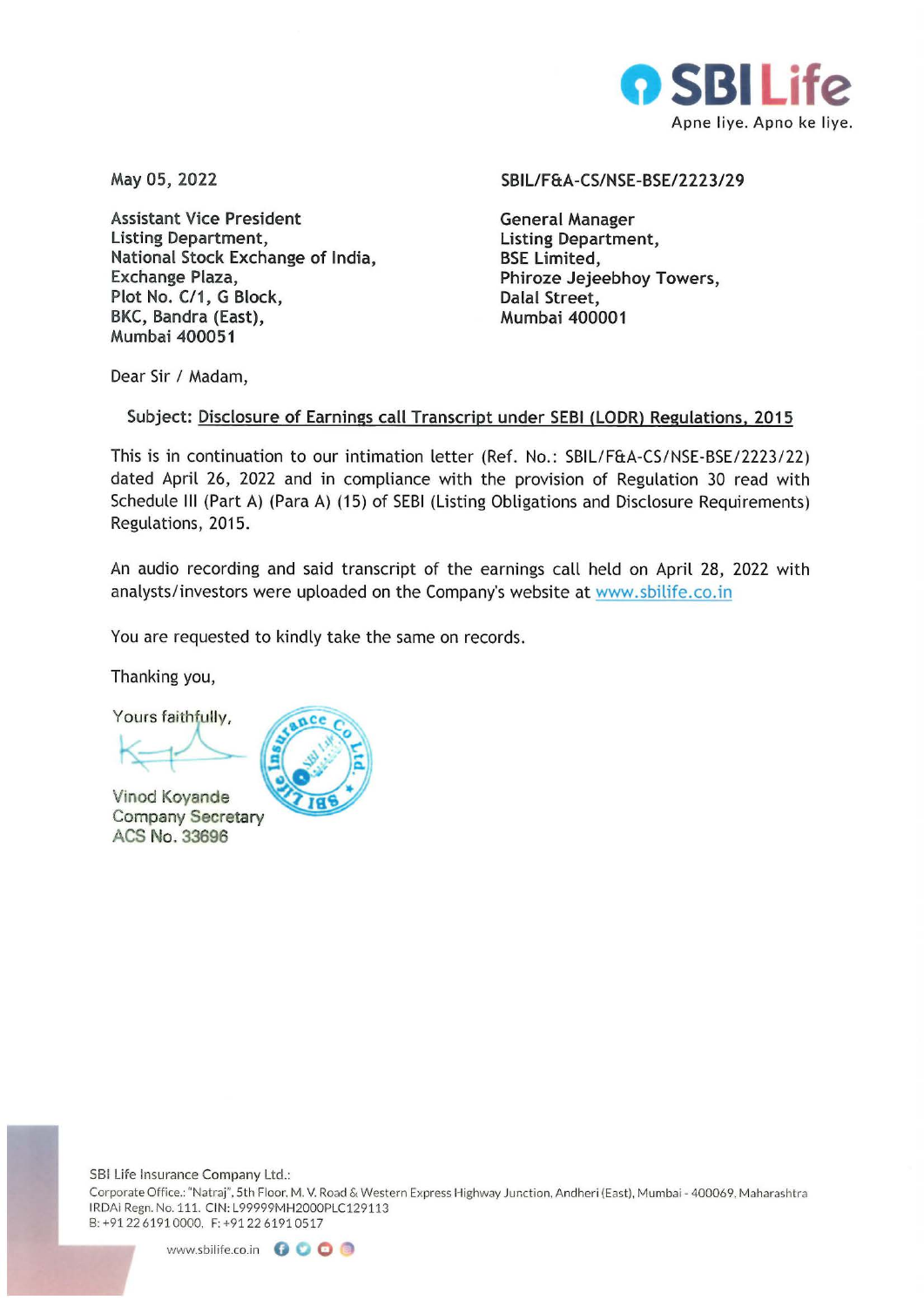

# "SBI Life Insurance Company Limited Q4 FY2022 Earnings Conference Call" April 28, 2022

**MANAGEMENT:**

**MR. MAHESH KUMAR SHARMA – MANAGING DIRECTOR & CEO - SBI LIFE INSURANCE MR. SANGRAMJIT SARANGI - PRESIDENT & CFO - SBI LIFE INSURANCE MR. RAVI KRISHNAMURTHY – PRESIDENT, OPERATIONS AND IT - SBI LIFE INSURANCE MR. ABHIJIT GULANIKAR – PRESIDENT, BUSINESS STRATEGY - SBI LIFE INSURANCE MR. SUBHENDU KUMAR BAL - CHIEF ACTUARY AND CRO - SBI LIFE INSURANCE MR. PRITHESH CHAUBEY - APPOINTED ACTUARY - SBI LIFE INSURANCE** MS. SMITA VERMA-SVP, FINANCE & INVESTOR RELATIONS - SBI LIFE INSURANCE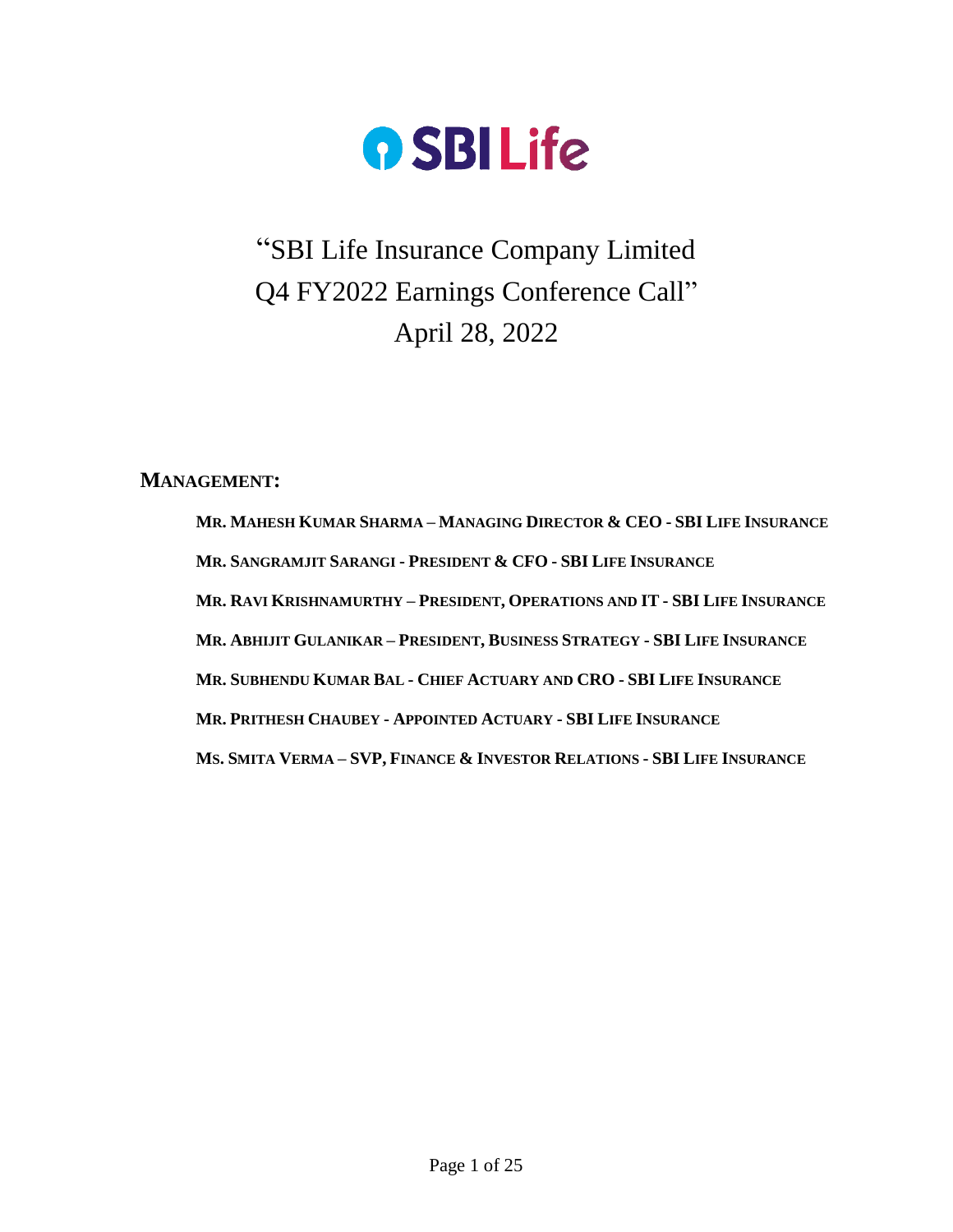

- **Moderator:** Ladies and gentlemen, good day and welcome to the SBI Life Insurance Company Q4 Results Call for the Financial Year Ending March 31, 2022. As a reminder all participant lines will be in the listen-only mode, and there will be an opportunity for you to ask questions after the presentation concludes. Should you need assistance during the conference call, please signal an operator by pressing ""\* then "0" on your touchtone phone. Please note that this conference is being recorded. I now hand the conference over to Mr. Mahesh Kumar Sharma - Managing Director & CEO - SBI Life Insurance. Thank you and over to you, Sir.
- **Mahesh Kumar S:** Thank you very much. Good evening everyone, and we heartily welcome you all to the Annual Results Update Call of SBI Life Insurance for the year ended March 31, 2022. We hope you and your families are safe and well. Update on our financial results can be accessed on our website as well as on the websites of both the stock exchanges.

Along with me, on this call I have Sangramjit Sarangi - President & CFO; Ravi Krishnamurthy – President, Operations and IT; Abhijit Gulanikar – President, Business Strategy; Subhendu Bal - Chief Actuary and CRO; Prithesh Chaubey - Appointed Actuary; and Smita Verma – SVP, Finance & Investor Relations.

We are pleased to inform you that we have successfully maintained the new business thrust and have again delivered enduring performance in this year as well. This demonstrates the company's strength of distribution and expansive outreach to customers in cost efficient manner. Our commitment is to deliver sustainable long-term returns to the stakeholders. This would not have been possible without the efforts of all our employees, distribution partners, and business associates for their uninterrupted support which helped to service our customers during this challenging environment. As mentioned in last earnings call we have aligned our Value of New Business, VoNB margin and Indian Embedded Value as per Industry standards and reported figures will be comparable with peer companies.

Now, let me give some key highlights for this year ended March 31, 2022.

New business premium is at 254.6 billion with a growth of 23% over the previous year. Individual new business premium stands at 165 billion a strong growth of 32%. Gross Written Premium stands at 587.6 billion with a growth of 17%. Protection new business premium grew by 24% to 30.5 billion. Individual Protection new business premium grew by 26% over the previous year to 9.4 billion. Annuity business stands at 34.7 billion registering a growth of 15% over the previous year. Profit after tax stands at 15.1 billion, Value of new business is 37 billion registering a strong growth of 39% over the previous year, and the new business margin is at 25.9% with an improvement of 270 basis points. Indian embedded value stands at 396.3 billion, embedded value operating profit stands at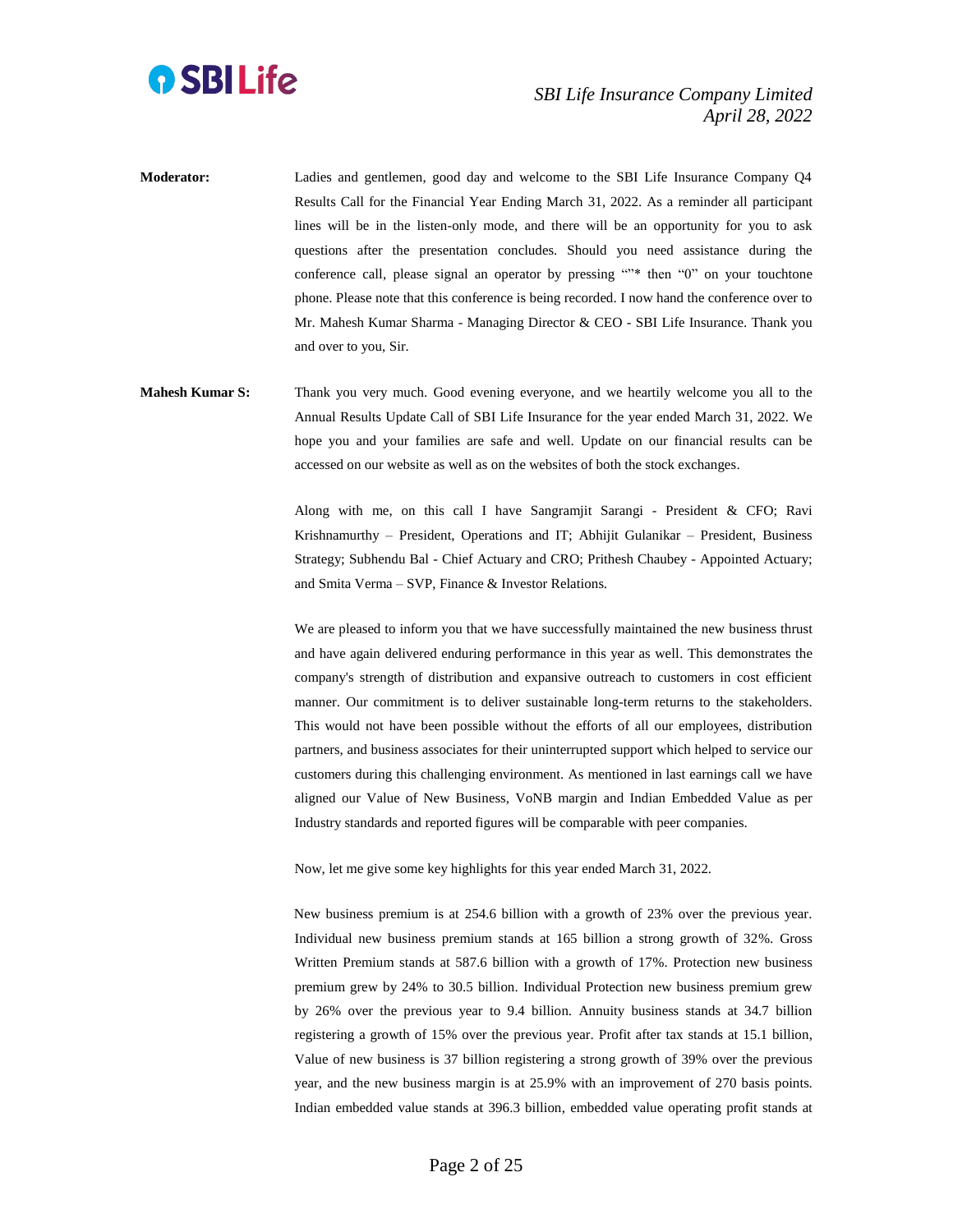

68.9 billion. Operating return on embedded value stands at 20.6%. Assets under management grew by 21% to 2674.1 billion.

Let me update you on each of these elements in detail. We will start with the premium. Individual business one of the focus areas of the company has grown by 165 billion a growth of 32%. Single premium contribution is 24% of the individual new business premium, which is mainly attributed to growth in individual annuity product. The company gained the private market share by 166 basis points to 23.4%. Individual rated new business premium stands at 128.7 billion a growth of 26% which is leading to private market leadership with a share of 23.4% and improvement of 75 basis points over previous year. Maintaining private market leadership position in new business premium, we collected 254.6 billion new business premium and private market share of 22%. Group new business premium stands at 89.6 billion with a growth of 10%, renewal premium grew by 12% to 333 billion which accounts for 57% of the GWP. Our gross written premium stands at 587.6 billion with a growth of 17%. Total APE stands at 143 billion registering a growth of 25% out of this individual APE stands at 129.6 billion with a growth of 26%.

During the year ended March 31, 2022 total 19.2 lakh new policies were issued and registered a growth of 16%. Sum assured under individual products registered growth of 16% over the previous year as compared to growth of 3% at private industry level.

Now about the product mix, individual protection is at 9.4 billion registering a growth of 26%. Group protection stands at 21.1 billion with a growth of 23%. Credit life new business premium has grown 21% and stands at 16.8 billion. On APE basis protection contributes 11% of new business and registered a growth of 28%, we are confident that over a period we will be able to register an uptick in share of individual pure protection. Annuity business is at 34.7 billion and contributes 14% of new business premium. Total annuity and pension underwritten by the company is 72.3 billion registering a growth of 15% over the previous year ended March 31, 2021. Guaranteed non-par savings product is contributing 10% of individual new business and on total APE basis, this contributes 12%. Non-par guaranteed product new business has registered a growth of 62% over the previous year. Individual ULIP business is at 113.2 billion which constitutes 69% of the individual new business premium and has shown a growth of 22%. Fund management business is at 51.5 billion with a growth of 13%.

During the year, the company has launched SBI Life Smart Platina Plus which provides security, flexibility and reliability through a regular guaranteed long-term income, flexibility to suit life goals and financial protection along with tax benefits. The response to this product is very positive and received record inflows in very short period of time. The company offers comprehensive suite of participating, non-participating guaranteed, annuity,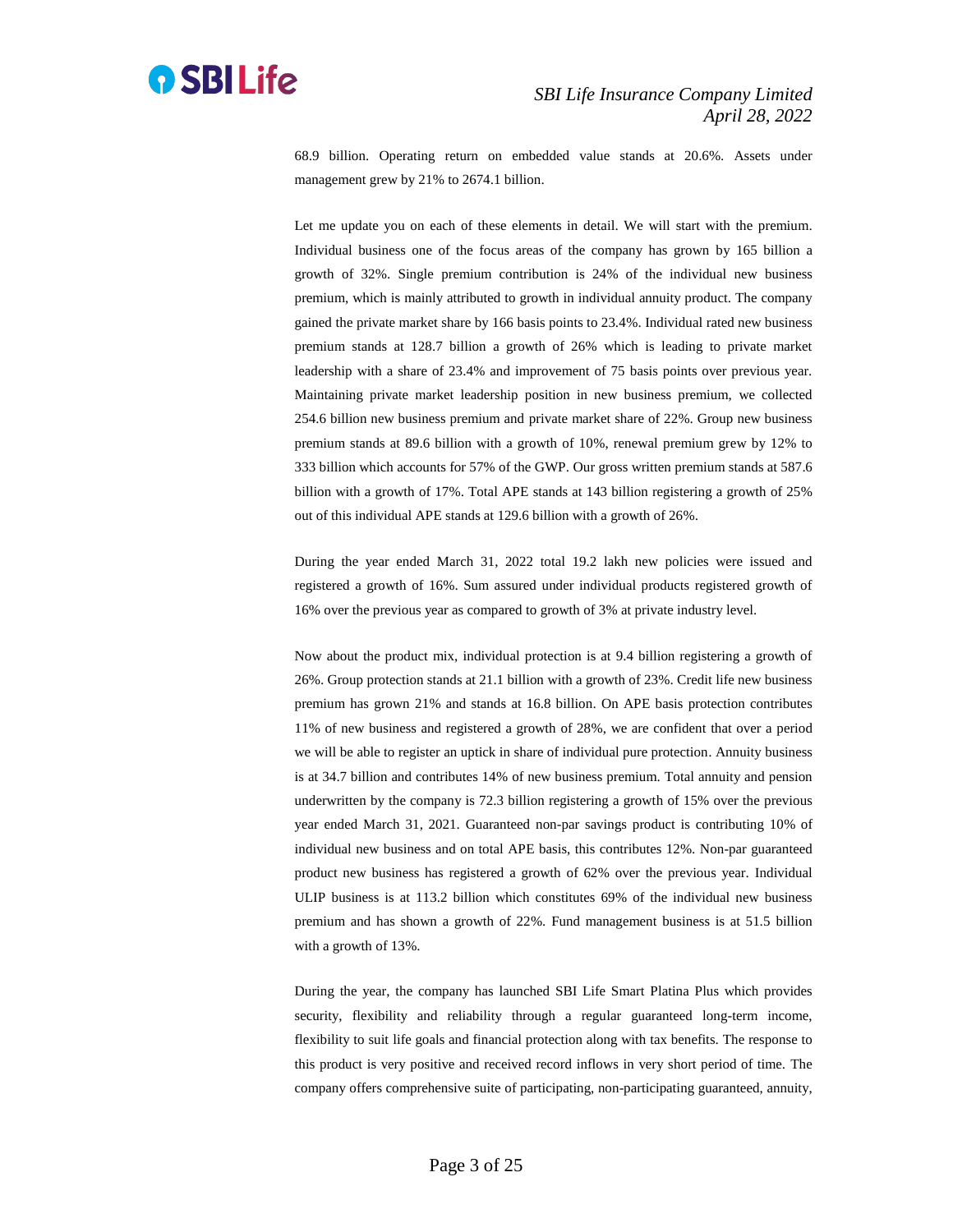

pension and unit linked solution, which are designed to enable our customer's live life to the fullest across a wide demographic range and income levels.

Now a look at the distribution partners, with strength of more than 53000 CIFs, Bancassurance business marked a share of 65% and grew by 31% in individual new business premium. Bancassurance channel individual APE stands at 87.4 billion with a growth of 27%. Agency, our strongest channel after Banca registered new business premium growth of 30% and contributes 18% in new business premium. Agency channel individual APE stands at 36.8 billion with a growth of 22% as on March 31, 2022 the number of agents stands at 146057. There is improvement of 21% in agents productivity levels as compared to previous year and greater use of technology is assisting in better engagement in the entire value chain from recruitment and training through to lead generation, sale and customer service.

During the year, other channels that is direct, corporate agents, brokers, online, web aggregators, etc. grew by 61% in terms of individual new business premium and 45% in individual APE. Protection new business premium through other channels registered a growth of 41%. Partnerships like Indian Bank, UCO Bank, South Indian Bank, Punjab and Sind Bank, and Yes Bank registered a growth of 49% overall. These relationships contribute almost 4% of individual APE as on March 2022.

Now on profitability, during the year Covid claims (net of reinsurance) paid as well as outstanding stands at 15.9 billion covering various lines of businesses. The company has kept additional reserve amounting to 2.9 billion for Covid-19 pandemic over and above the policy liabilities. The company's PAT for the year ended March 31, 2022 stands at 15.1 billion. Our solvency remains strong at 205% as on March 31, 2022. Value of new business is 37 billion with a growth of 39% over the previous year. New business margin is at 25.9 with an improvement of 270 basis points. Embedded value stands at 396.3 billion with a growth of 8.9% over the previous year, embedded value operating profit stands at 68.9 billion, operating return on embedded value is 20.6%.

On operational efficiency, cost efficiencies continue to be maintained with total cost ratio at 8.8% and Opex ratio at 5.1% for the year ended March 31, 2022. 13th month persistency ratio of all policies that is regular as well as single and limited pay premium stands at 88.4% as compared to 87.9% of previous year. In accordance with recent regulatory requirements with respect to persistency of individual regular premium and limited premium paying policy, 13th month persistency stands at 85.2%. Company has registered a strong growth in 25th month and 49th month persistency by 221 basis points and 423 basis points respectively. As mentioned in my opening remarks assets under management stands at 2.6 trillion as on March 31, 2022 having grown 21% compared to last March.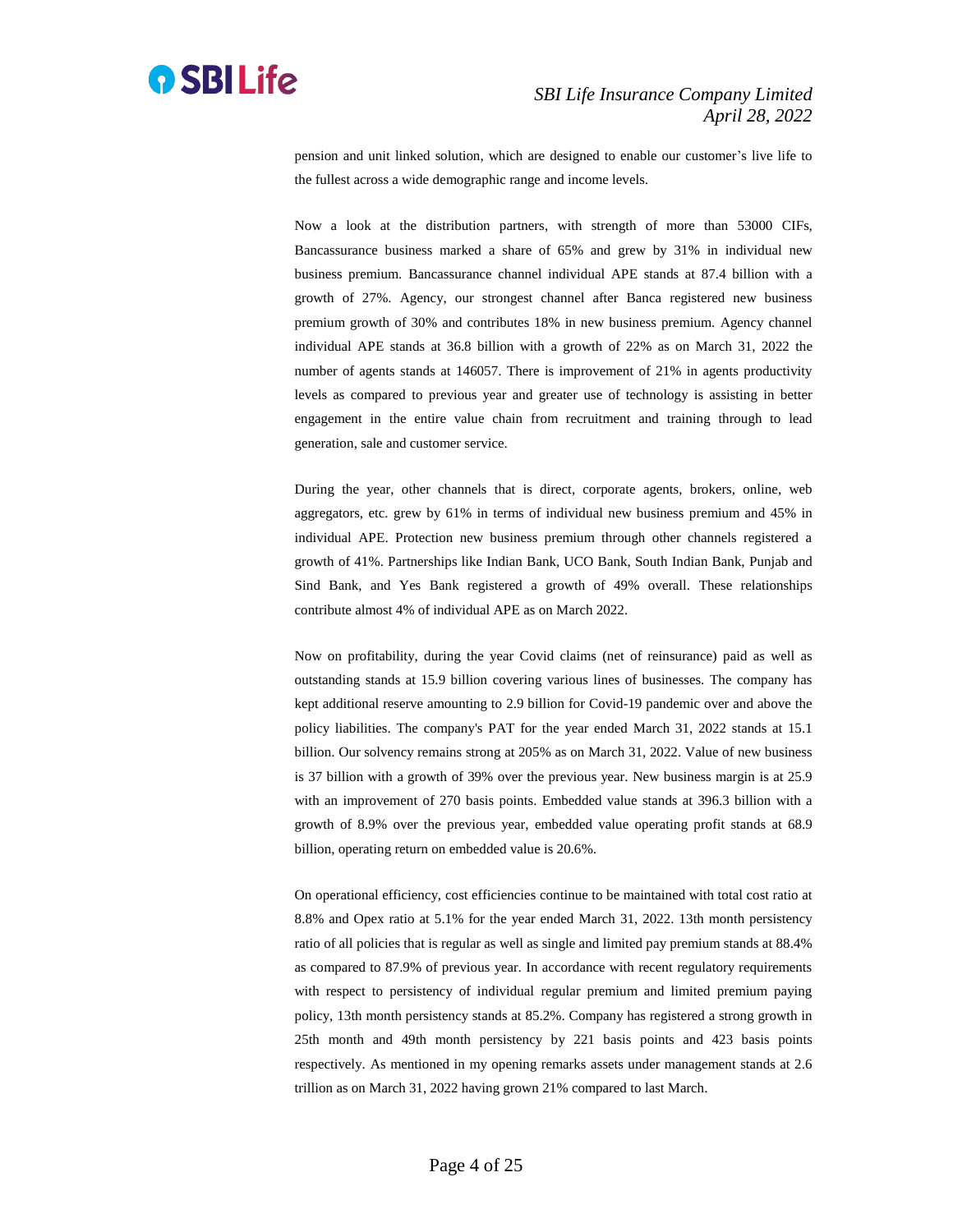

The company continues efficient usage of technology for simplification of processes with 99% of the individual proposals being submitted digitally, 44% of individual proposals are processed through automated underwriting. Customer satisfaction is a key focus area, grievances ratio that the number of grievances per 10000 new business policies is 16 and grievances with respect to unfair trade practice stands at 0.07% one of the lowest in the industry. Individual death claim settlement ratio stands at 97%.

The macro drivers for the life insurance sector remain well in place. The vision of the regulator for enhancing the insurance penetration and development of the sector is crystal clear and very positive for the industry growth. We strongly believe that our wide distribution network along with customer centric product portfolio are well positioned to capitalize on the emerging opportunities in order to increase the insurance penetration in line with the vision of the regulator. These opportunities include an expanding and prospering middle class, significantly high under penetration of life insurance in India, a favorable regulatory environment, rapid digitalization, among others.

To conclude, we will continue to focus on long-term sustainable profitable growth. Enhanced automation and digitalization will ensure customer satisfaction in the long run along with great value to all our stakeholders. Thank you very much and we are now happy to take any questions that you may have.

- **Moderator:** Thank you very much. Ladies and gentlemen, we will now begin the question and answer session. The first question is from the line of Deepika Mundra from JP Morgan. Please go ahead.
- **Deepika Mundra:** Thank you. Good evening Sir and thanks for taking my question. Just first and foremost on the effective tax rate change. It seems that if you compare the VoNB last year based on effective tax rate, fourth quarter seems flattish at about 11 billion whereas on the old methodology there seems to be a substantial increase. Can you just describe the differences between the rate of change on the old versus the new methodology.
- **Company Speaker:** See, as I mentioned earlier, earlier we need to compute our VoNB based on the actual tax basis and we need to show a sensitivity and effective base. Now as we mentioned earlier we have aligned that and we have aligned in the term to reflect our actual current financial interaction position and future in our projection. So to that basis we have aligned it. Now if your question is compared to the last quarter of VoNB it is a flattish not because of any change in the methodology because of the business mix and what kind of product we issued this quarter versus last quarter. So you see that we had a certain measure in the last time in the pricing term. This quarter in August we have repriced some of the product where our objective is to get the VoNB number rather than getting the margin and some of the benefit we have passed on to the customer as a result we see the VoNB is flattish.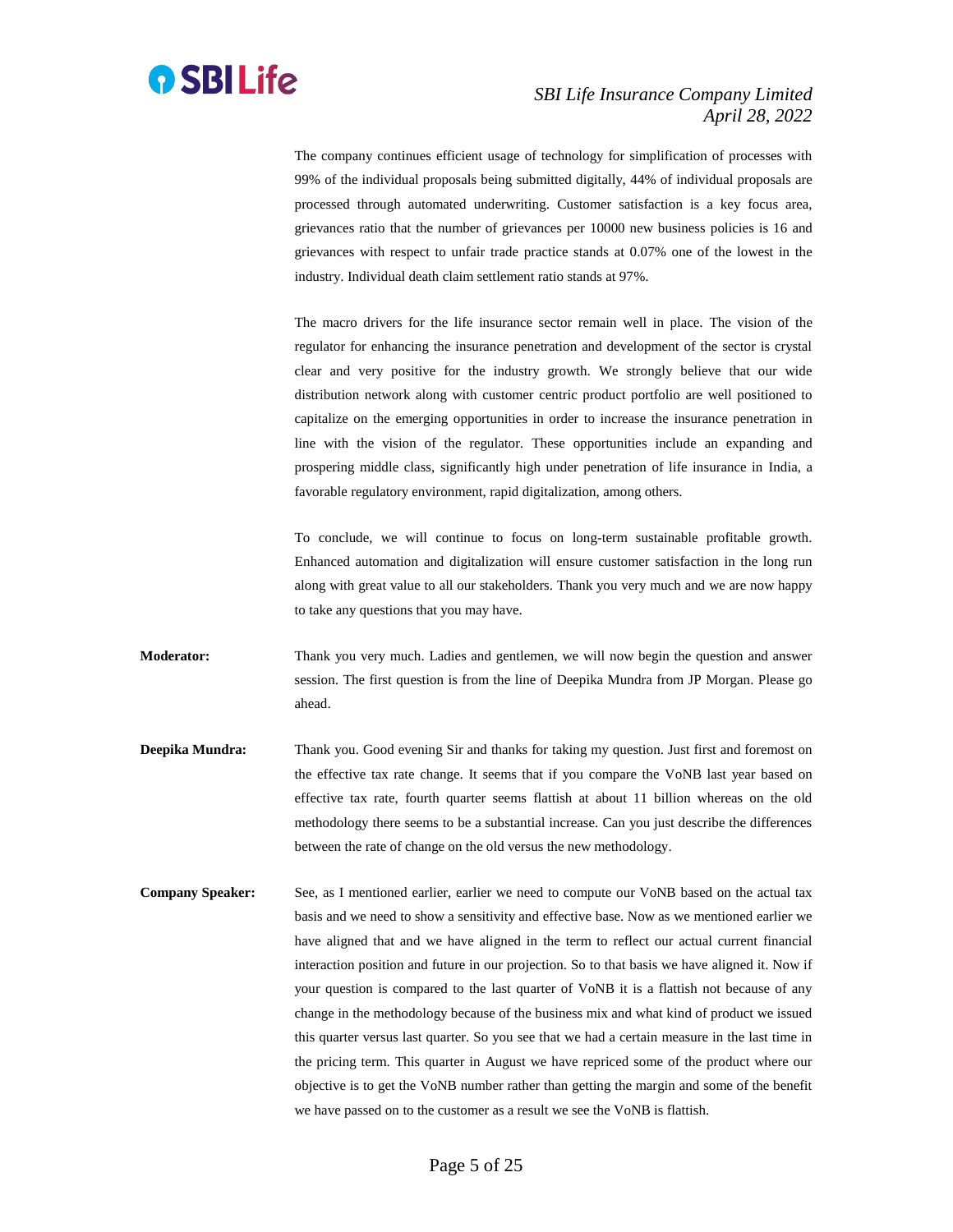

- **Company Speaker:** Just to tell what we need to see is that our business growth is 4% for the quarter. Last quarter as you are aware has been slightly subdued for us and second thing taking the year VoNB and subtracting nine months is not strictly correct because year-end we change our assumptions and so many other parameters. So I would not want to call that 1% growth and strictly speaking comparable number because the December numbers have been valued on a slightly different basis than March numbers.
- **Deepika Mundra:** Again from the EV sensitivity again the EV sensitivity to interest rates seems to have come down from half year level can you just walk us through the change that has taken place over there.
- **Company Speaker:** If you see for any sensitivity for interest rate we disclosed the last year on the financial year basis. As you know we are writing number part and we have done a lot of forward rate agreement as well. So FRA is helping us to reduce the interest rate sensitivity, purpose of writing the FRA and particularly with the guaranteed product is to immunize your economic balances in terms of the interest rate sensitivity movement and that is really paying out.
- **Moderator:** Thank you. We will take our next question that is from the line of Nitin Agarwal from Motilal Oswal Securities. Please go ahead.
- **Nitin Agarwal:** Thanks for the opportunity. Couple of questions, one is like if you can comment on the earnings growth which for this quarter has been quite strong probably due to lower strain. So some color on this and how are we looking the shareholder earnings to grow over coming fiscal.
- **Mahesh Kumar S:** Yes, so the profit growth basically if you look at the growth of our overall business you will find that there is a very strong growth. So that is one of the things and in any case in the last quarter we always have boost because of our policy holders, share of our par product. So the shareholders share of the par product. So that is generally taken in the last quarter so there is always a strong last quarter and plus we have done a huge amount of business and in various products we have done. So as a result of that there is a strong growth.
- **Nitin Agarwal:** And second question is around the APE growth while you explained on the VNB that we need to look at the full year number, but if I just look at the APE for 4Q it is like down 10% on a quarter-on-quarter and of course the base effect is there which is drag this growth, but now again in FY2023 the base will remain high for the coming quarters. So will the growth trends likely pick up in the coming year or will it again be a back-ended growth.
- **Mahesh Kumar S:** See it will grow, what I am saying is that I do not really think we track the APE so much as the IRP growth and the total business growth. So basically we will grow and if you look at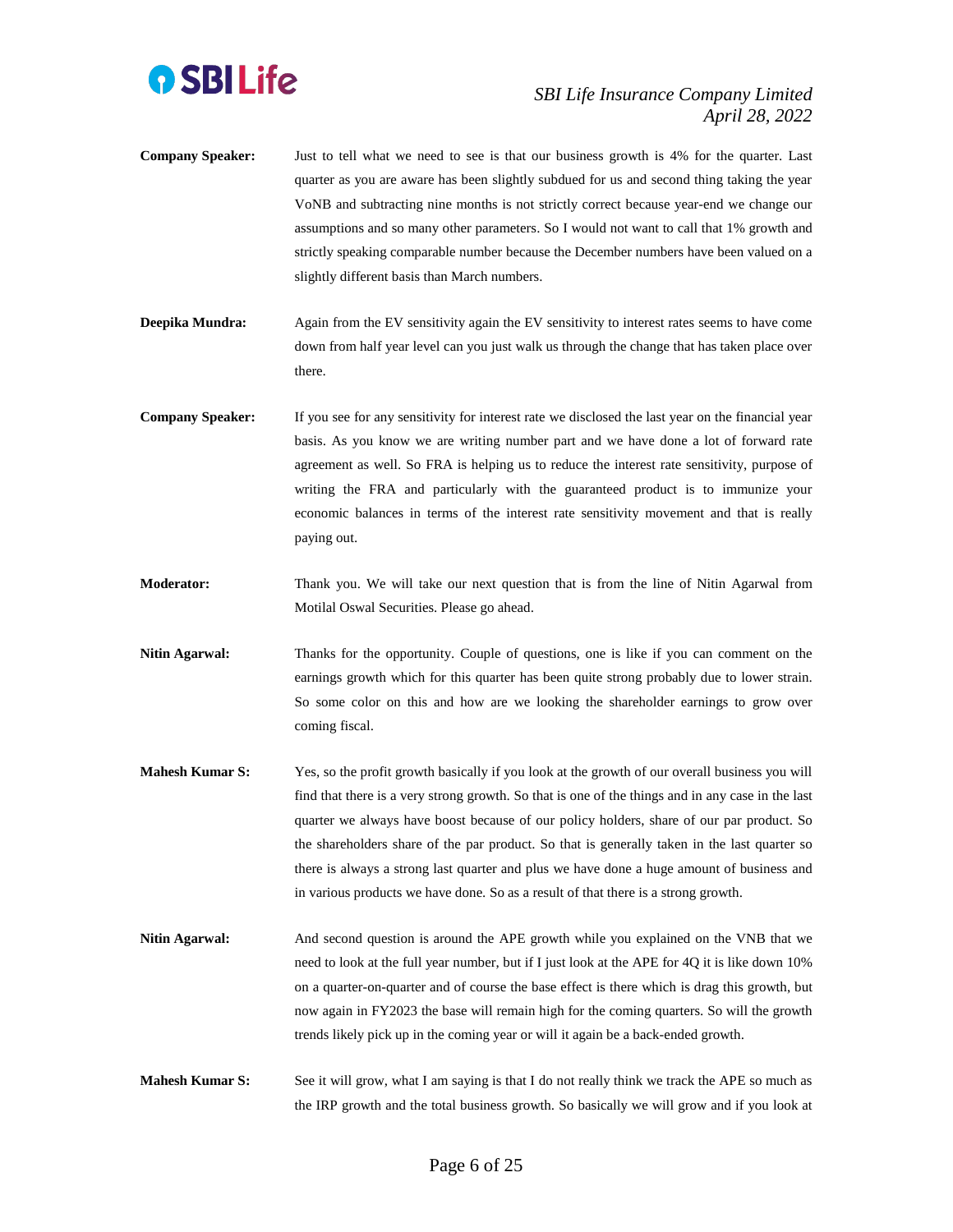

the trend throughout in January and February there was a fresh wave due to which there were some lockdowns etc., and that has actually affected our performance a little bit. March we have started coming back if you see in March we have grown. So overall if you see the trends are very encouraging in spite of having all these problems like for example we had hardly started business this year when there were stringent lockdowns in April, May, etc., and then again in January, February so having faced all those problems we have come out with a 25% growth in APE so I think that itself shows our strength and this is on the back of a very good base last year also if you look at last year our base was not very small we had grown over the previous year with a very bad Covid year. So taking all that into consideration we are poised to grow.

**Nitin Agarwal:** Sure Sir thank you so much.

**Moderator:** Thank you. Our next question is from the line of Adarsh Parasrampuria from CLSA. Please go ahead.

- **Adarsh Parasrampuria:** Sir, congrats on good numbers. Couple of questions, if you can just walk us through the EV changes. So your EV has moved and there is a like-to-like adjustment which is why you show a 9% growth. Can you walk through the adjustment because the EV that you have shown in the chart moves from 33000 Crores to 39600 Crores, and then you show a 9% EV growth I think that is the adjustment that is there for the change. So, if you can just walk us through the difference between the two.
- **Mahesh Kumar S:** Yes, I think, what you need to do probably look at the annexure do you have the effective presentation this is slide #32 if you see the whole breakup is given there very nicely just go to that and if you will see the opening EV is given and then each and every element is given and in that if you see we have given the operating experience variances others. So that is where you will find the change in our, what you call it the methodology has been taken into account. So taking that into account you will see, you have the entire picture there.
- **Adarsh Parasrampuria:** So basically the EV impact of that is about 1200 Crores positive.

**Company Speaker:** Not all of it because there are certain other changes in the methodology, but predominantly the tax benefit but there are some of other and there will be some offsetting impact as well.

**Adarsh Parasrampuria:** Just wanted to check we have been running fairly large variances on the positive side for a few years now. So what is our view about that last year 450 Crores, this year persistency and expenses about 320 and then there would be sitting in others as well. So what is our view do you want to keep maintaining this or would you kind of change assumptions at some point to get it in VNB.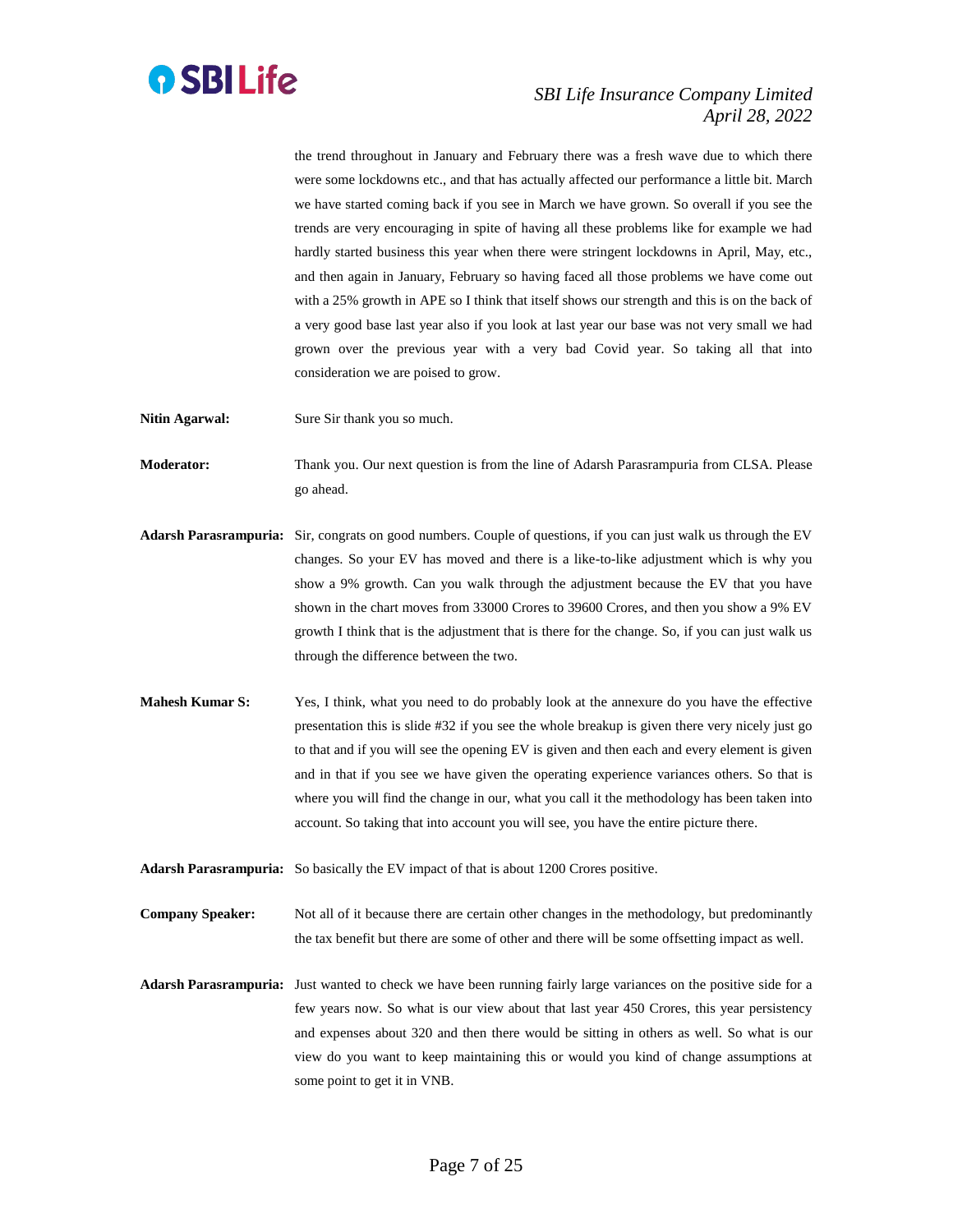

- **Company Speaker:** Just see others like we always maintain our position that when you set our assumption, our assumption is set in line with that in long-term assumption should be sustainable. So we do not make frequent change unless it is evident and that is the reason if you look into all operating variances is coming positive. Last year we have taken some measures in term ago we are not made the significant mortality losses but we strengthen the mortality. Our objective is to ensure that what number we are disclosing and what we are looking into that is going to be remain sustainable in the future. To that aspect we are continuous getting this surpluses. If you look into the mortality as well in Covid scenarios if you explore this Covid claims we are having a positive mortality variance. So we continue to do that and at the same time we will also keep mentioning that each year we revisit our assumptions as and when required we will refine the average, but we do expect our operating variance will continue to be grow from the current level.
- **Adarsh Parasrampuria:** And slide #12 just the follow up on the EV. The heading says EV grew by 9% from 364 and the chart has 333. I was asking can you explain this 3000 Crores gap.
- **Company Speaker:** If you see we used to report one number on actual tax basis and for the comparative purposes we give the sensitivity as effective rate. Now we found the effective tax base is no longer relevant and we move that. So just to give a comparable to you and all others that because earlier our walk on the EV was on base-to-base basis. So that is the reason we started and that which is so that you can look into each and every component is easier to comparable with the previous year.
- **Adarsh Parasrampuria:** I understand. Sir my only question was like you showed me in that slide #30 something that the impact of the accounting change was about 1200 Crores it was within that 1200 Crores number and the opening EV gap between the two accounting methodologies is about 3000 Crores. So I am not able to add up these numbers.
- **Company Speaker:** So what has happened that we need to reflect as a sensitivity. Now we look into this methodology and we do that and we have considered our current taxation position. We also consider the future at a tax position of the company and we have appropriately modeled that and that is the reason coming from and secondly that your business mix sometimes will keep changing from that and to that extent you might be seeing some not like-to-like comparison that you can look into the opening difference between the base effect on this because there is some other and what I mentioned earlier as well there is some other adjustment also done in the internal refinement of the methodology so there are some offsetting impact. So that number that referring to that match only on account of a taxation. So that is the reason you are not able to do like-to-like comparison.

**Adarsh Parasrampuria:** Got it, Sir and thank you so much, all the best.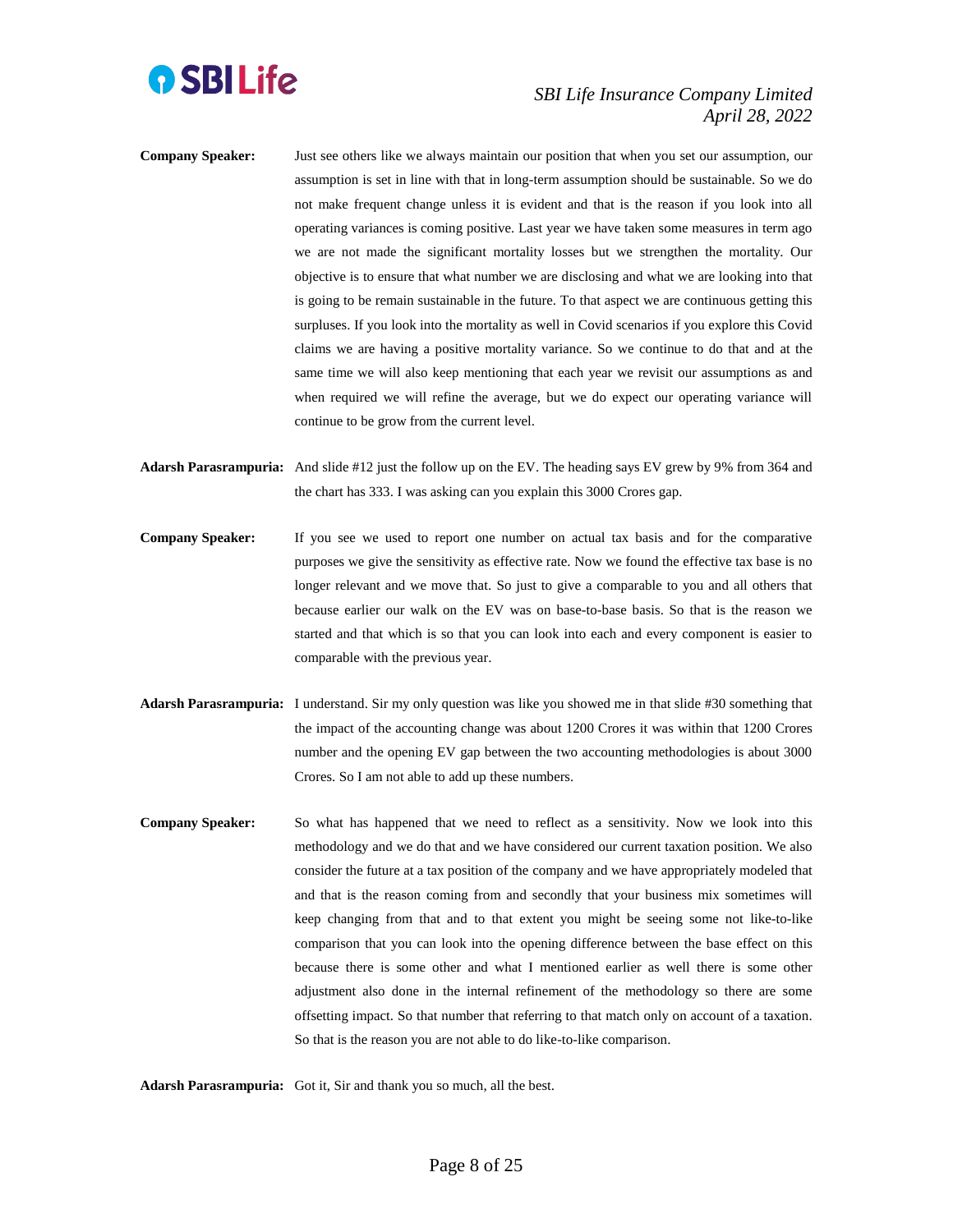

**Moderator:** Thank you. Our next question is from the line of Arav Sangai from VT Capital. Please go ahead.

**Arav Sangai:** Hi! Good evening Sir and hope all well adjoined. I just have a follow-up on the question that the first participant ask regarding the VNB margins on our Q4 basis of this year to the Q4 basis of last year. So as you mentioned that the margins are like near to flattish only, but if I just compare the product mix, the product mix might have changed quite a bit in favor of a higher margin products. So I am just not able to understand why there was not some kind of margin improvement that is the first part and the second question is that if we look at the industry and way our peers reported the numbers there seems to be a lot of demand for high margin products and that was very much visible in them in the margins for the fourth quarter, but that is not the case with us. So just wanted to get your thoughts on how will the product mix look like in the next couple of years and what are the products we might look to guide. So thank you those are the two questions.

- **Mahesh Kumar S:** Yes, so basically what we have done is, in my opening remarks you might have heard that I talked about our Smart Platina Plus product. So we have introduced that product which is a non-par guaranteed product which gives income over a period of time. So that has been a very successful product and we see that in March there was a huge uptake of that and going forward I think there will be a huge demand for that. So your point is valid that there is demand for high margin products if it is rightly placed and rightly produced so we have this beautiful product and we are very confident that we will be able to do a good volume of those products going forward. Now as far as the VoNB margins being flattish and the change in composition and all we have to say that there have been a little one of the other participants said remark that the APE has de-grown so that is one of the components the other component is that we had repriced a couple of products and so we had passed on more benefit to the customers especially in the non-par segment. So all and the annuity also, so all those things put together I think it has remained slightly flattish, but if you look at it, it is not a small number, it is a good margin to have 25.9% is not a bad margin to have. So to that extent I do not think there is any cause for concern there. Going forward we will get the benefit of having all these good products which have higher margins.
- **Arav Sangai:** Just one follow-up if I may ask. So you mentioned that we have passed on a little extra benefit on our non-par product with the customer. So the benefit that we are passing on is very different from the industry that we had to take this step or I just wanted to understand the logic behind passing more benefits in the non-par category is it because LIC might also get the very active in this case and we want to maintain our ground there or like what might be the reason.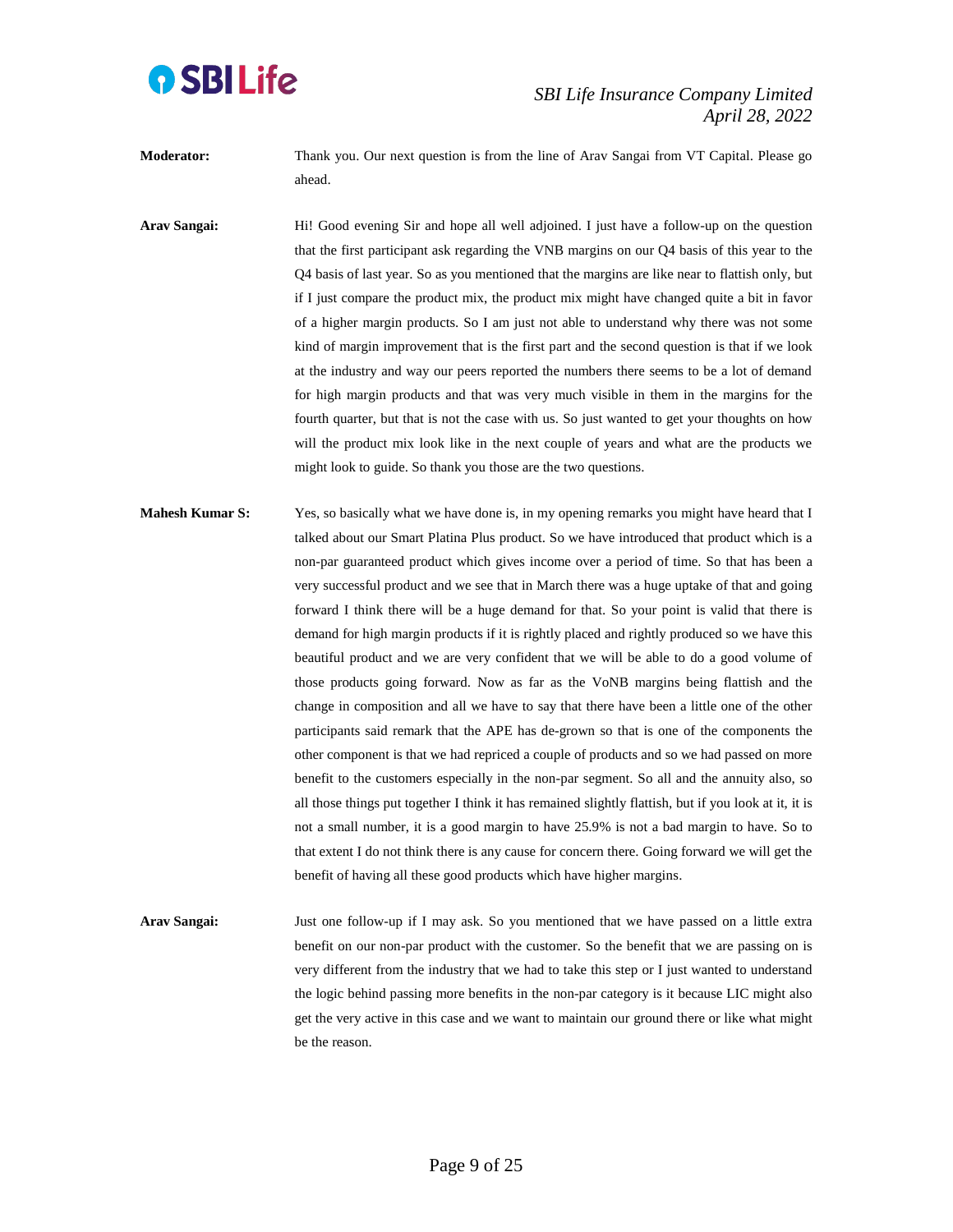

**Company Speaker:** No, let me explain this it is like we always mention that we do adopt a very active pricing and dynamic as well. Now our objective is to grow the VoNB and not the margin. So we do not believe that if margin is extraordinary but we value lesser we will achieve our desired number. So to that extent what we mentioned that yield has gone up significantly over the period and hence our margin is going up we wanted to give some benefit to the customer in terms of the higher return and so rationalize margin, but still margin is much higher than the what we are looking into. So that is the reason we mentioned that we reprice and do that because I want to be fair to the customer as well that what return you are offering is a reasonable to the customer at the same time you make the reasonable profit in terms of margin to the company and also keep the reasonable sustainable volume and that will ultimately pass on the benefit to the company itself in terms of unitization of expenses etc.

**Arav Sangai:** Okay all right Sir thank you and all the best for the coming quarters.

**Moderator:** Thank you. The next question is from the line of Jayant Kharote from Credit Suisse. Please go ahead.

**Jayant Kharote:** Thank you for the opportunity. I have two questions one is the following up on the previous question on the repricing was it done only in guaranteed products or protection products as well.

**Company speaker:** We are done in the guaranteed products.

- **Jayant Kharote:** Sir so basically after the repricing it is visible that the margin accretion is not there despite the sort of pickup. So going ahead do you expect that margins may not gain as much even if guaranteed product share moves up.
- **Company speaker:** No we are expecting the margin to further go up from the current level. What has happened that we introduced the product, last time we price in the month of May over the period six months the yield has gone up, we are holding up the pricing on account of our distribution as well. August we have passed on and if you look into the August till today our yield has further gone up and we are holding up this pricing will not pass on to that basis. So eventually we are going to gain more and more margin under prospective. Second part is we come out with another part what our MD Sir has mention on the non-par portfolio it is further going to get the margin. So just to conclude our non-par portfolio is going to be help us to accrete our margin from the current level.

**Jayant Kharote:** And secondly on the FRA's what is the pricing for FRA's based on currently and do you feel there is adequate supply side, are there supply side constraints on FRA'S.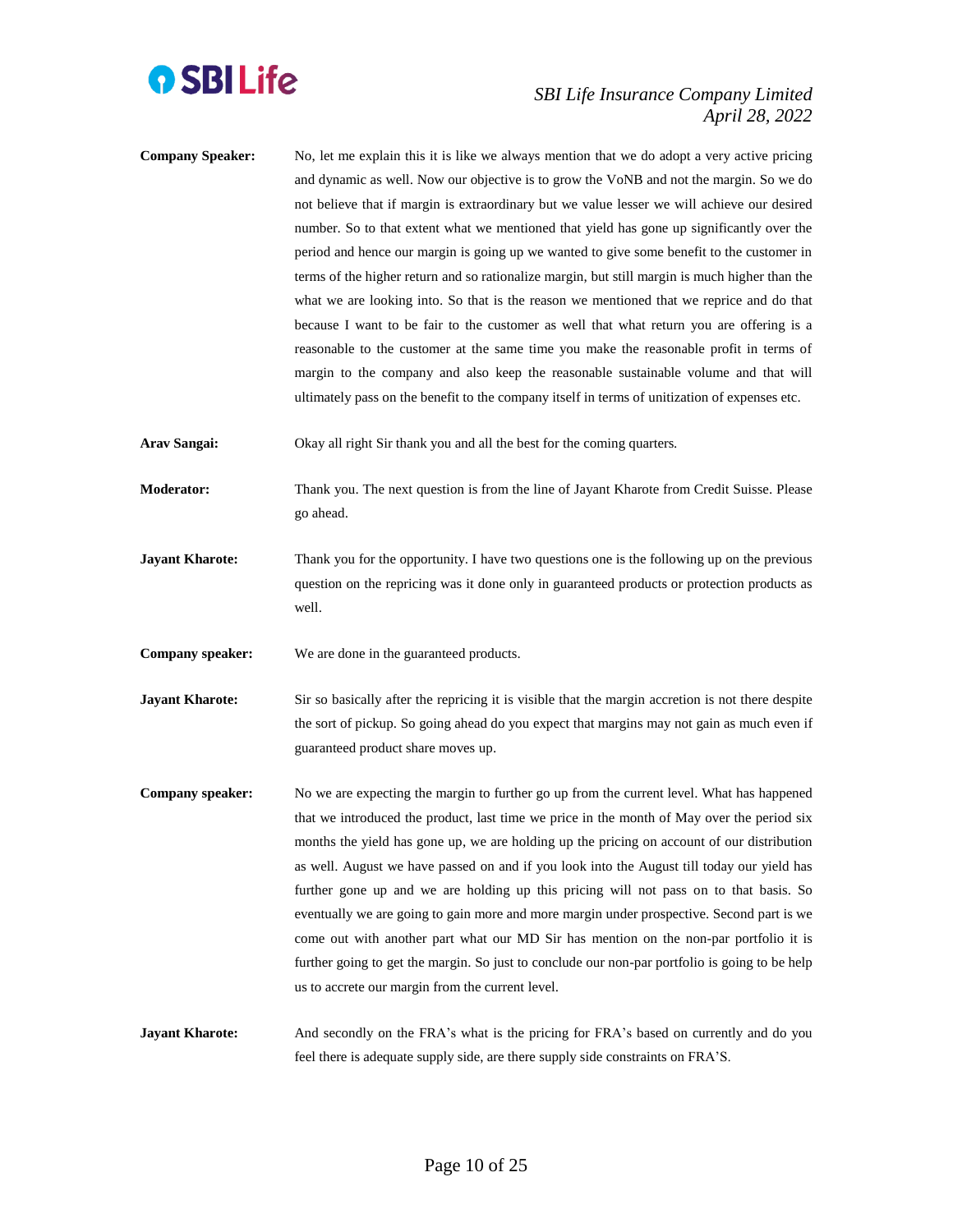

- **Company Speaker:** Currently we are atleast for SBI side we are not seeing any challenge in hedging and FRA's are being we are able to do FRA within the pricing that we are doing, so whatever guarantee we are able to easily cover under the FRA rates we are getting in the market right now.
- **Jayant Kharote:** What is the pricing based on?
- **Company Speaker** So we have an assumption like what is the expected, and what are the FRA expected rates also.

**Jayant Kharote:** And the MTM hit because of FRA to our shareholders' funds on the debt side.

- **Company Speaker:** There is no hit on the shareholders funds. There is no usually but we do the hedge accounting, if any MTM gain and loss we will look at to the hedged fluctuation results, so there is not a hit on the shareholder side.
- **Jayant Kharote:** And what will be our total exposure to FRA notional as of closing March.
- **Company Speaker:** We will come back to you because I do not have right now the numbers.
- **Jayant Kharote:** Okay, thank you.
- **Moderator:** Thank you. Our next question is from the line of Sanketh Godha from Spark Capital. Please go ahead.
- **Sanketh Godha:** Thanks for the opportunity. In the VNB walk you clearly mentioned that the methodology change and improved VNB by 14 Crores or 2.9%. On similar lines if because of the only methodology change how much has EV got boosted either in Rupees, Crores or in percentage if you can explain that will be very useful.
- **Company Speaker:** No I heard you mentioned that we have done other changes so if you look at the slide #32 we have given the other operating variants that inclusive of that and we are not having that exact number on that because what we did we have done refinement in our model considering all aspects and there are some several other minor refinements in the model as well. So we are not having that exact number on that perspective.
- **Sanketh Godha:** And second point is that in the operating variance number others, other than mortality and expense and persistency, which is Rs.12.2 billion or 1220 Crores do we have even factored in that Supreme Court related payback given to the State Bank of India to the policyholders where we lost the case that 116 Crores to be done in the current year and probably second one is around 350 Crores to be done in the next year if you lose it. So that number is also getting reflected in the particular number.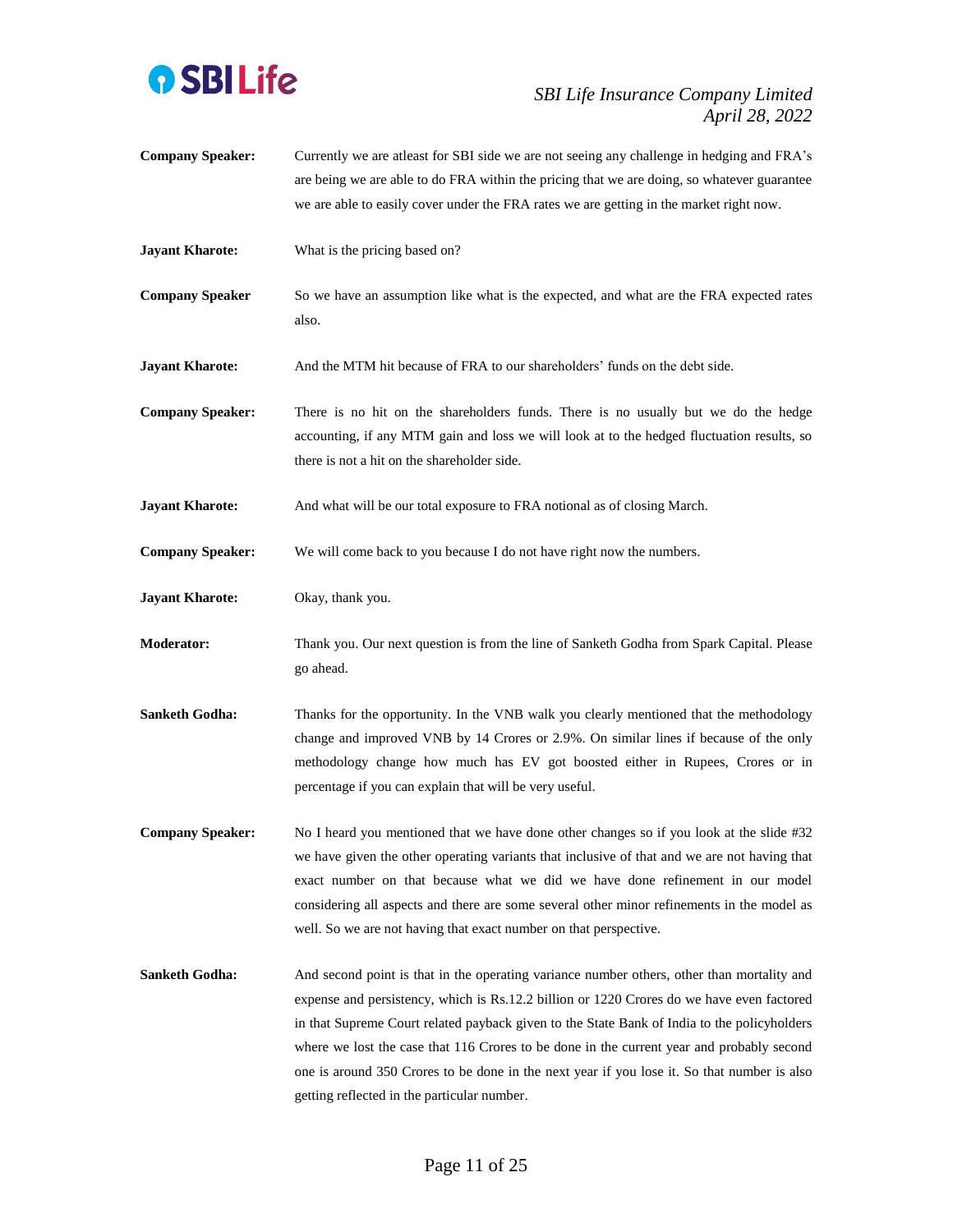

| <b>Company Speaker:</b> | Yes, that has already been allowed for.                                                                                                                                                                                                                                                                                                                                                                                                                                                                                                                                                                              |
|-------------------------|----------------------------------------------------------------------------------------------------------------------------------------------------------------------------------------------------------------------------------------------------------------------------------------------------------------------------------------------------------------------------------------------------------------------------------------------------------------------------------------------------------------------------------------------------------------------------------------------------------------------|
| <b>Sanketh Godha:</b>   | You have allotted for both the products or you just allowed for provided only for one<br>product 116 Crores.                                                                                                                                                                                                                                                                                                                                                                                                                                                                                                         |
| <b>Company Speaker:</b> | Only for one.                                                                                                                                                                                                                                                                                                                                                                                                                                                                                                                                                                                                        |
| <b>Sanketh Godha:</b>   | That is 116 Crores.                                                                                                                                                                                                                                                                                                                                                                                                                                                                                                                                                                                                  |
| <b>Mahesh Kumar S:</b>  | See the other matter is subjudice and there is no way that we have made a contingent<br>liability for that in the balance sheet and that is it.                                                                                                                                                                                                                                                                                                                                                                                                                                                                      |
| <b>Sanketh Godha:</b>   | My question is how much you provided in the current year for that.                                                                                                                                                                                                                                                                                                                                                                                                                                                                                                                                                   |
| <b>Company Speaker:</b> | 116 Crores.                                                                                                                                                                                                                                                                                                                                                                                                                                                                                                                                                                                                          |
| <b>Sanketh Godha:</b>   | And the other part is that means two data keeping questions. One is what is your credit life<br>protection business in the year or quarter and second thing is that in annuity business just if<br>you see the numbers in the fourth quarter it is moderated to 900 Crores in APE terms it is<br>90 Crores which is 13% growth year-on-year. So is this moderation is largely because you<br>slowed down your business on group annuity or you have seen that moderation in the<br>growth in individual annuity to, and if you can breakdown that annuity business into group<br>and individual also will be useful. |
| <b>Company Speaker:</b> | See for the quarter credit life business if I will answer the first one first. Credit life for the<br>quarter we did almost 540 Crores and for the whole year we have done approximately 1700<br>Crores.                                                                                                                                                                                                                                                                                                                                                                                                             |
| <b>Sanketh Godha:</b>   | And on the annuity side.                                                                                                                                                                                                                                                                                                                                                                                                                                                                                                                                                                                             |
| <b>Company Speaker:</b> | Annuity total we have done both I will give you separate numbers, individual annuity, we<br>have done a 1780 Crores and group annuity we did 1690 Crores.                                                                                                                                                                                                                                                                                                                                                                                                                                                            |
| <b>Sanketh Godha:</b>   | And the slowdown was largely in the group businesses.                                                                                                                                                                                                                                                                                                                                                                                                                                                                                                                                                                |
| <b>Company Speaker:</b> | Individual annuity is growing more than 40% and group annuity we are going in a flattish<br>manner whatever we have assessed for our self in the budget for FY2022 we have done.                                                                                                                                                                                                                                                                                                                                                                                                                                     |
| <b>Sanketh Godha:</b>   | And grow can you just tell individual annuity growth for the quarter, for the quarter passed<br>away.                                                                                                                                                                                                                                                                                                                                                                                                                                                                                                                |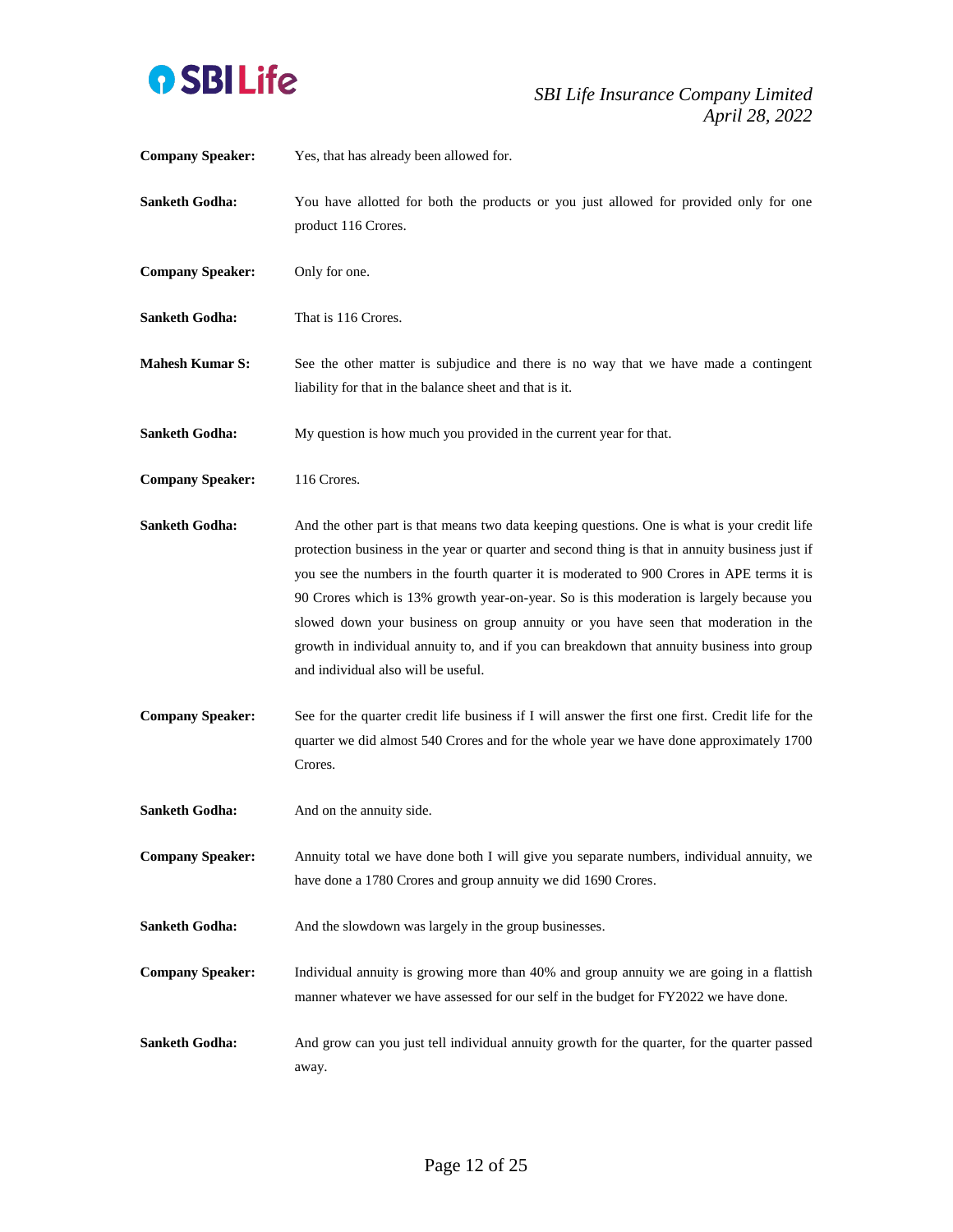

| <b>Company Speaker:</b> | For the quarter it is 58%.                                                                                                                                                                                                                                                                                                                                                                                                                                                                                                                                             |
|-------------------------|------------------------------------------------------------------------------------------------------------------------------------------------------------------------------------------------------------------------------------------------------------------------------------------------------------------------------------------------------------------------------------------------------------------------------------------------------------------------------------------------------------------------------------------------------------------------|
| Sanketh Godha:          | Individual annuity right.                                                                                                                                                                                                                                                                                                                                                                                                                                                                                                                                              |
| <b>Company Speaker:</b> | Individual annuity.                                                                                                                                                                                                                                                                                                                                                                                                                                                                                                                                                    |
| Sanketh Godha:          | And finally the non-par annuity business which we did 630 Crores in the current quarter<br>means you said that we launched a income version of Platina. So out of that 630 Crores<br>what we have done in the quarter can you break it down into income plan and endowment<br>plan, just wanted to understand and I am under the belief that income plan will have a<br>superior margin compared to endowment one.                                                                                                                                                     |
| <b>Company Speaker:</b> | No, income plan was launched only in last week of March. So it was a strong start, but you<br>will see the numbers actually in this financial year.                                                                                                                                                                                                                                                                                                                                                                                                                    |
| Sanketh Godha:          | And is it safe to assume that income plan has a superior margin compared to endowment<br>version.                                                                                                                                                                                                                                                                                                                                                                                                                                                                      |
| <b>Mahesh Kumar S:</b>  | Well I think there is no such more it is approximately similar.                                                                                                                                                                                                                                                                                                                                                                                                                                                                                                        |
| Sanketh Godha:          | Okay Sir got it that is it for my side. Thank you.                                                                                                                                                                                                                                                                                                                                                                                                                                                                                                                     |
| <b>Moderator:</b>       | Thank you. Next question is from the line of Neeraj Toshniwal from UBS. Please go ahead.                                                                                                                                                                                                                                                                                                                                                                                                                                                                               |
| Neeraj Toshniwal:       | Hi! Harping on the same question again on the 30.1 billion difference, if you can give more<br>color on that will be helpful as in what led to such a big change.                                                                                                                                                                                                                                                                                                                                                                                                      |
| <b>Mahesh Kumar S:</b>  | I am sorry, cannot hear you properly can you repeat the question.                                                                                                                                                                                                                                                                                                                                                                                                                                                                                                      |
| Neeraj Toshniwal:       | The same question again on the individual on the EV change 30.1 billion if you can<br>elaborate more from where this difference is coming in because this looks a little on the<br>higher side, I think it should have been maintained given we are already reporting effective<br>tax rate numbers from a long time so what of offsetting change we are doing that is not very<br>clear till now.                                                                                                                                                                     |
| <b>Company Speaker:</b> | As we mentioned earlier as well and I do not want to repeat but again I am repeating the<br>same thing here again so what happened we as a company record the base number that we<br>believe at that point in time and for comparison purpose we do the effective tax sensitivity.<br>Now we have done the appropriate modeling in our model to reflect the current company<br>current tax positions and also consider the future tax position of the company. Accordingly<br>we have done that and there are several other minor refinement in the model we have done |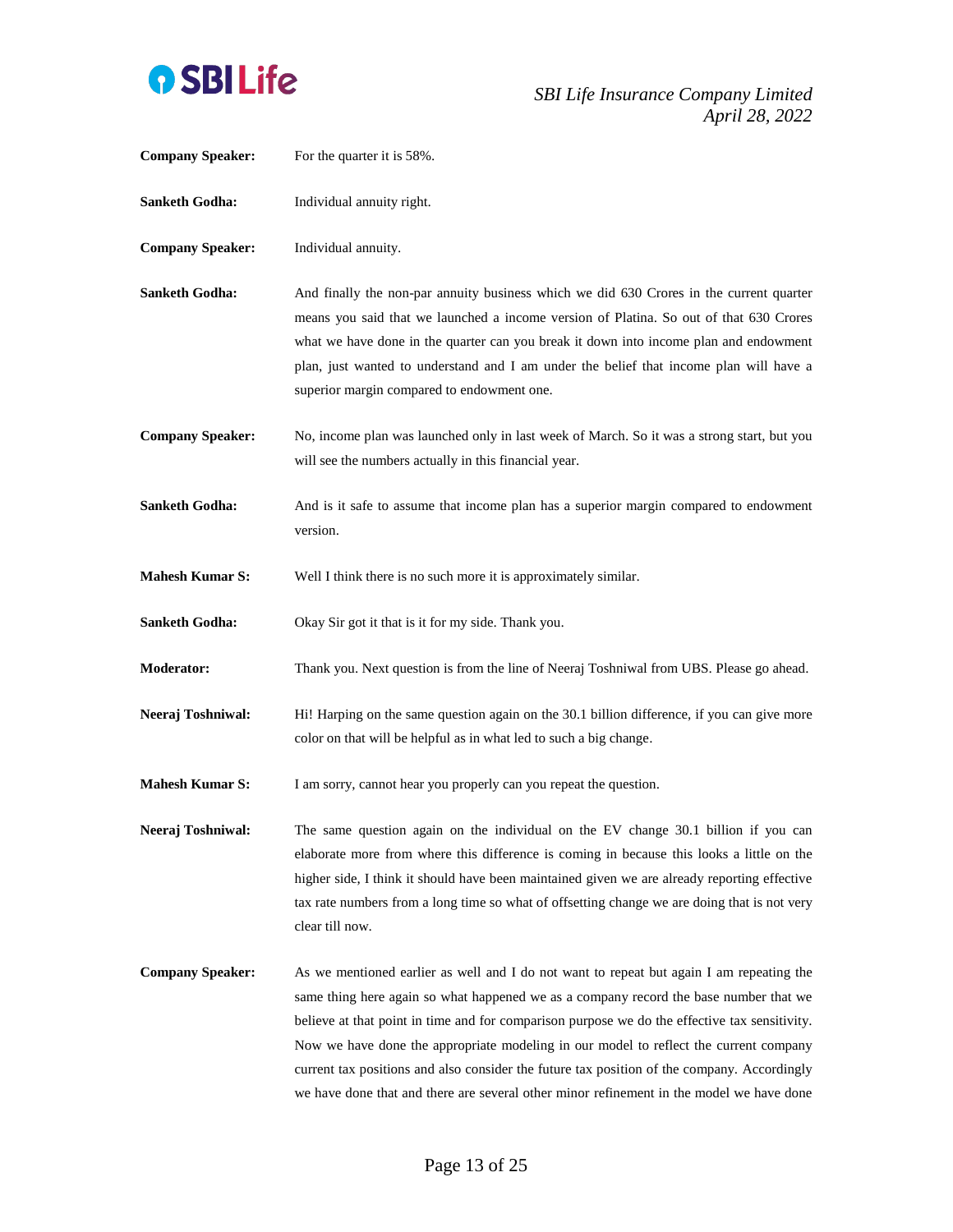

the comprehensive review of the model and some places we required to make some changes we did that and unfortunately we do not have that number to do the split because we have done all together in one moment.

- **Neeraj Toshniwal:** So would this number be sitting in operating assumption change I mean the offsetting impact not in the variance in the assumption change right.
- **Company Speaker:** Yes, so if you look at the slide #32 that number is sitting in the operating variance other operating assumptions variance.
- **Neeraj Toshniwal:** So operating variance is 12.2 that you have explained the effective tax but the difference largely setting into operating variance or operating assumptions because we have moved from gross to effective tax rate. So how to look at, I mean, so the operating ROE we are actually getting to operating the ROE would that be lower and look optically higher for this quarter and how could one read into that.
- **Company Speaker:** No, operating assumption change is not reflected there.
- **Neeraj Toshniwal:** And what is this, you can just give the 4.5 billion economic variance movement that in the equity and because change in yield how should we think about it because these are still increasing to have the split.
- **Company Speaker:** No, see basically we look into what is the reference rate and then you look into what is expected real world rate on your rating and difference. So basically unwinding will done on the real world return basis.
- Neeraj Toshniwal: No, not on your line the economic variance I am talking about.
- **Company Speaker:** it is nothing.

**Neeraj Toshniwal:** And on the new product which we just launched can you give more color I mean it is a similar margin but what is the strategy going in, in terms of growth what we can expect in terms of EV in the current environment are we looking to change alter our mix with the lower ULIP and higher traditional and within the protection the growth has been quite good but are we able to manage to improve ROP and the term mix so it has remained largely stable.

**Mahesh Kumar S:** See the first thing is that the product mix we foresee that we will have more non-par products being sold protection as you can already see is very strong we have grown protection by about 26% this year so which is very much in line with all the other growth of all the products so protection has also grown by 26% and we think this trend is sustainable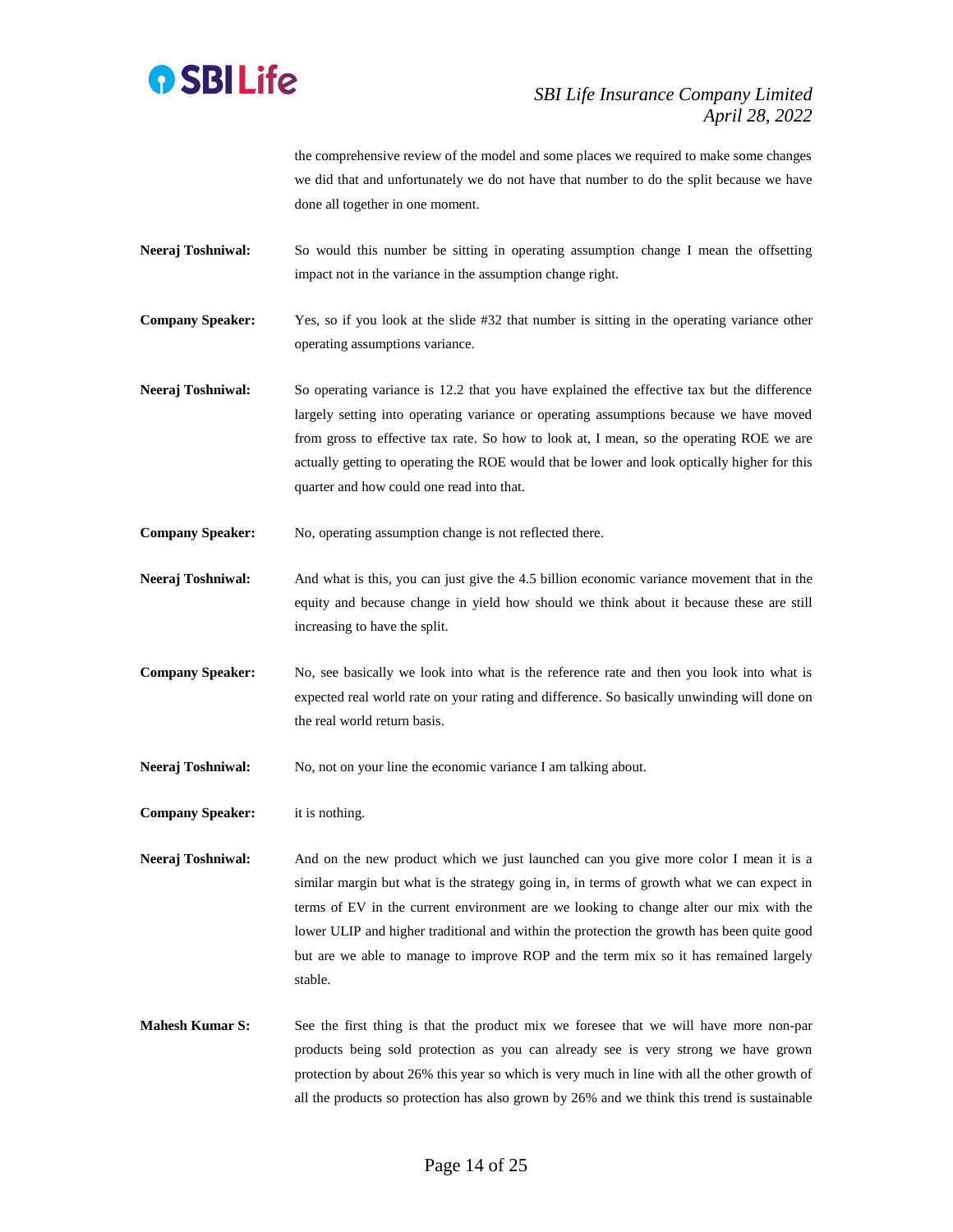

and like I said non-par we have now a good portfolio with three, four strong products and that will also grow. So obviously margins are going to grow and the product mix we think will shift it is not a conscious effort on our part to reduce sale of ULIP or something but these products are seeing a good demand and they will definitely the higher margin products are selling very well as we have said repeatedly that our ULIP products are positive margin products. So we are not losing anything out there and we will continue to sell if there is demand. So as long as there is customer demand we will continue to sell the ULIP products also and I think the persistency in ULIP are excellent and they are likely to continue that way it gives a lot of liquidity and flexibility to the customers. So we do not see ULIP being discouraged by us, it will depend a lot on the customer demand but like I said the trends are that we will have more non-par guaranteed business in the mix and also more protection and as far as the question of improving to pure protection I do not think that is the right question because TROP is a very good product for the customers and it gives the similar value and good protection so I do not think we are constantly trying to shift TROP customers to pure protection or anything like that but pure protection has its own challenges today with a lot of reinsurance and all issues coming up and as things ease out I am sure that pure protection will also be sold more, but then not because I want to sell more of pure protection but because the demand is there and we will be able to sell more pure protection. Having said that I do not think we are going to discourage sale of TROP it is a very good product and I think it is an excellent product for people especially the not very educated people and the people in the B towns etc., and also the middleclass people also it is a very, very good attractive product.

**Neeraj Toshniwal:** That is helpful only if you have the split handy within the pure protection in the RP and the term you believe.

**Mahesh Kumar S:** That is the thing which remains about the same, every time you say it is the same thing 85/15 approximately.

**Neeraj Toshniwal:** And on the credit protect attachment rate are we seeing improvement.

- **Mahesh Kumar S:** Yes it has improved from 46% last year to 50% this year and we can see trends that it will go further up.
- **Neeraj Toshniwal:** Great thank you and all the best.

**Moderator:** Thank you. Next question is from the line of Aditya Jain from Citigroup. Please go ahead.

**Aditya Jain:** On the VNB space so there are various components there. There is no specific component which talks about benefit of operating leverage then because of the size increase there might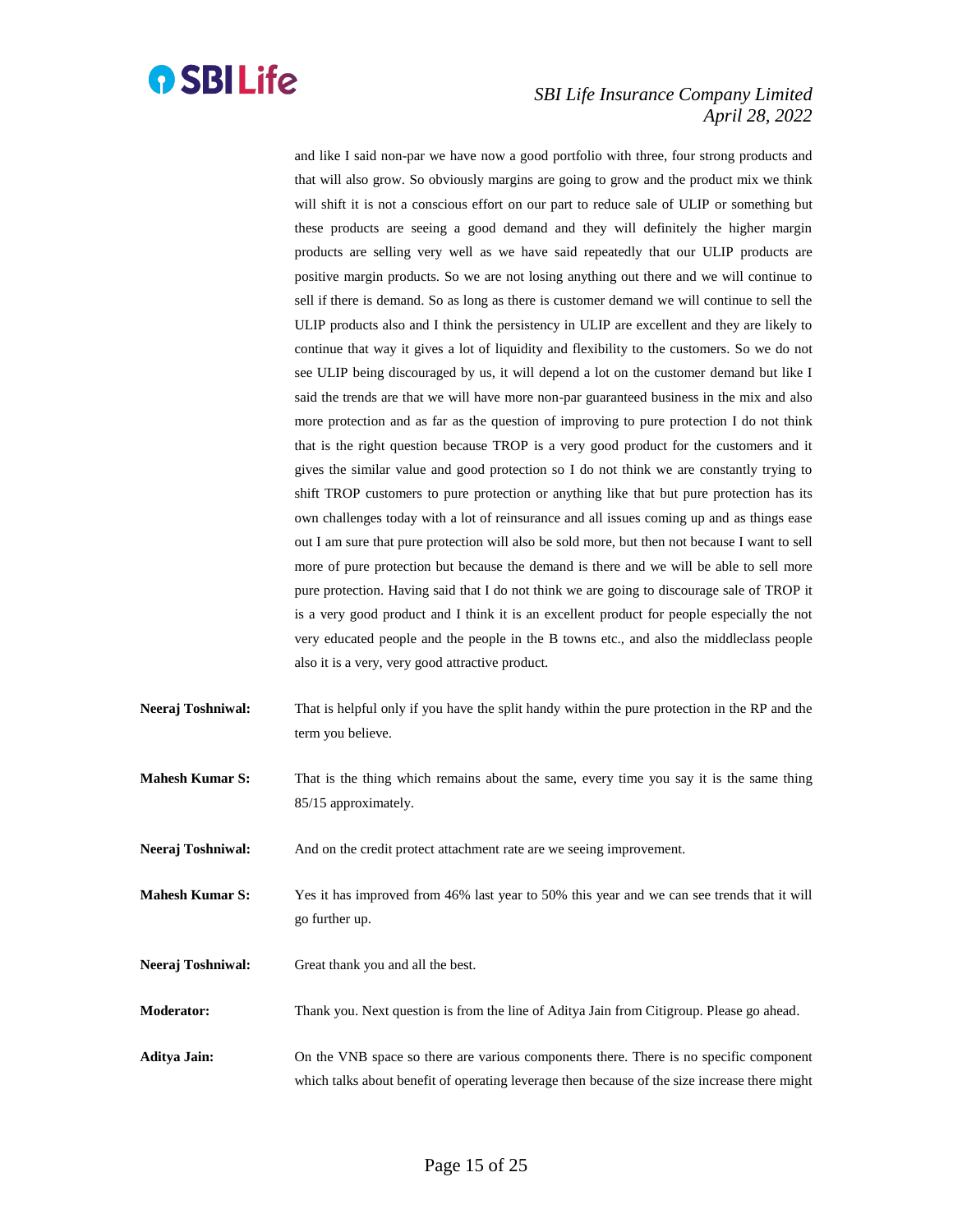

be some margin expansion. So is it that we are not seeing that or is it that it is built into some other compounds.

- **Company Speaker:** Which slide are you talking about? No, you see this, when we do this our assumptions for the nearly computation both the initial expenses as we are maintaining such expenses, that truly reflect our current year range. So we realign each year and that already been built in this process. This is not that we use some long-term assumption which is not affecting our actual positions. So already we are taking that.
- **Aditya Jain:** So what is the right operating ROEV we should look at going forward the 20.6 number does it apply going forward as well I mean roughly.
- **Company Speaker:** If you see historically our operating ROEV in the range of 20% so we will continue to look into that and as we mentioned in the earlier call as well a different question that your assumption is that and we are getting partly variance if that will play out I think there is a scope for further improvement from the current level.
- **Aditya Jain:** The full level margin of 25.9% VNB margin would this be lower in the new pricing method. So the new pricing as I understand came into effect in more recent quarters on the non-par side this 25.9 to a large extent is reflecting old pricing therefore.
- **Company Speaker:** No, it is a part of see what we said was that there are a lot of factors including a little bit of price change not directly contributed entirely by that and going forward like we have said that this is a higher margin product so it is going to contribute to the growth of the VNB margin.
- Aditya Jain: But as a starting point this 25.9% the right number to look at or it is lower.
- **Company Speaker:** No, exactly 25.9 is the right number to look into this there is no different two number it is only one number 25.9 is the right number and you can look into the margin equation will happen from the current level. So going forward you expect because the reason that we are going to sell more and more non-par, par because there is a demand and we introduce new product we are also coming with the defer annuity and annuity on the individual product so there will be more bouquet of the non-par product in our portfolio and that will help us to increase the proportion of non-par and that will ultimately improve the margin from the current level.
- **Aditya Jain:** Just lastly talk about the change in margin because of the pricing change specific to the nonpar product, if it is possible so in the non-par product how much it change from x to y. So what is the delta?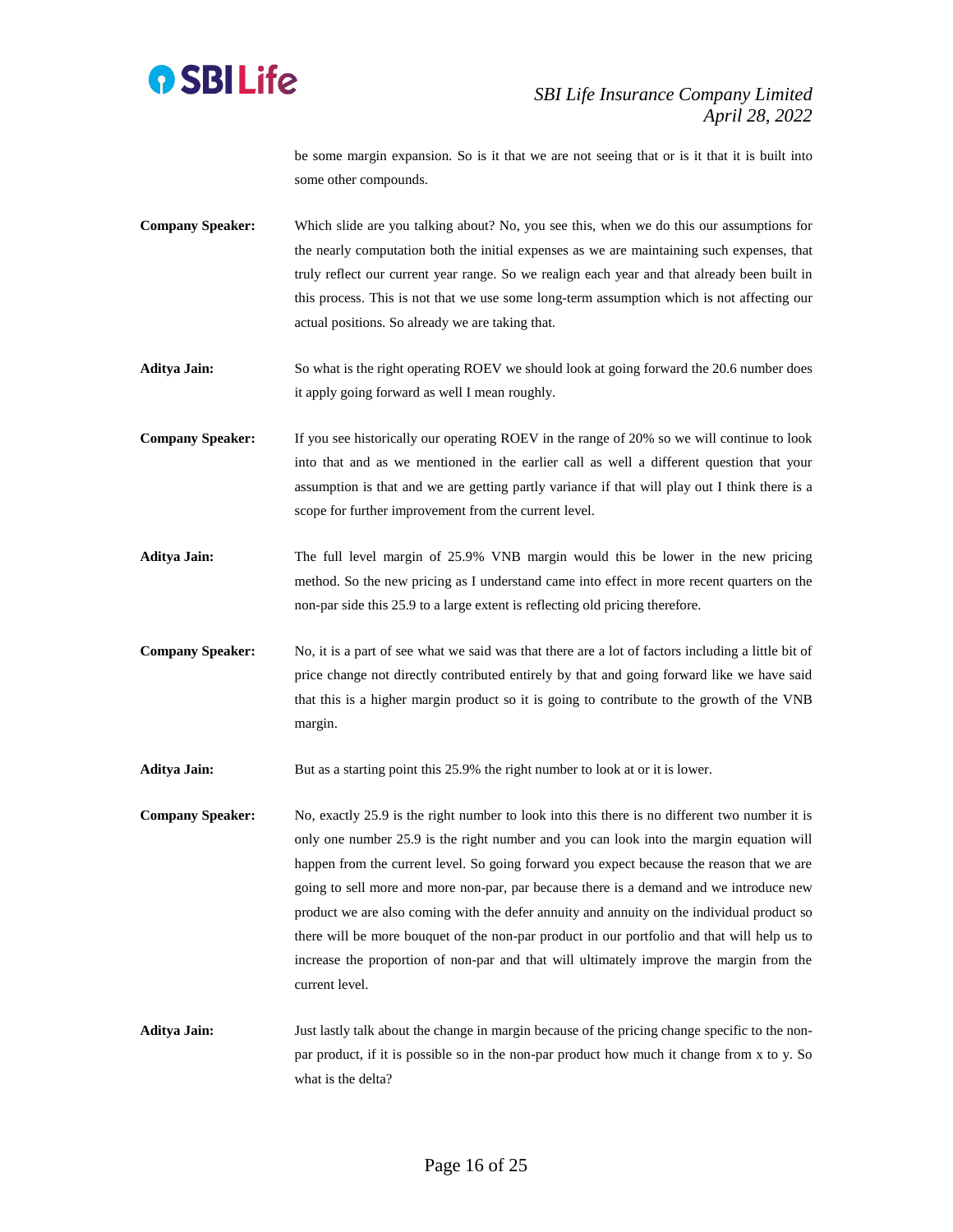

- **Mahesh Kumar S:** No, basically we are not disclosing details of margins etc. there are a lot of products, there are a lot of versions where the pricing is all different and the margins are different so we are not giving any figures out but suffice to say that these are higher margin products than the company's margin today. So obviously it increases in percentage terms it will contribute to the increase in margin.
- **Aditya Jain:** Got it Sir, thank you.

**Moderator:** Thank you. We will take our next question from the line of Hitesh Gulati from Haitong. Please go ahead.

- **Hitesh Gulati:** Thank you for giving me the opportunity. Our operating assumption change is there a negative mortality assumption change also included there and also could you give me the exact Covid claims impact before tax for this year.
- **Company Speaker:** This operating assumption change is mainly an account of the mortality and morbidity assumption. This is not significant I think because we were tightened last time, so this is one part. Second question on the Covid one, if you look at our mortality variance our Covid claims that we just mentioned is around 1500 Crores net of the insurance and our operating variance and mortality is coming 10.8 so other than Covid we make a positive mortality variance. Covid had let down us to give some negative mortality variance.
- **Hitesh Gulati:** The 1500 Crores was that would be around 1350 the impact is 1080 so there is delta base right.
- **Company Speaker:** Sorry, I am not getting your question.

**Hitesh Gulati:** The 1500 Crores is Covid claims post tax that will be about 1350 Crores right.

**Company Speaker:** We should look into that, what we should look into that, that what is expected claim that you are looking for and how much you paid for and then tax will applicable only if there is any positive variance coming under this perspective. So claim is not look into the net of taxes, claim is always look to net of reinsurance that is the net of taxes.

- **Hitesh Gulati:** And mortality assumption change is only 10 Crores or is it a bigger number offset by a positive number.
- **Company Speaker:** No this is only this number, no other changes. So this is purely on the mortality and morbidity side and as well we are making mortality profit so no point of exchanging these assumptions.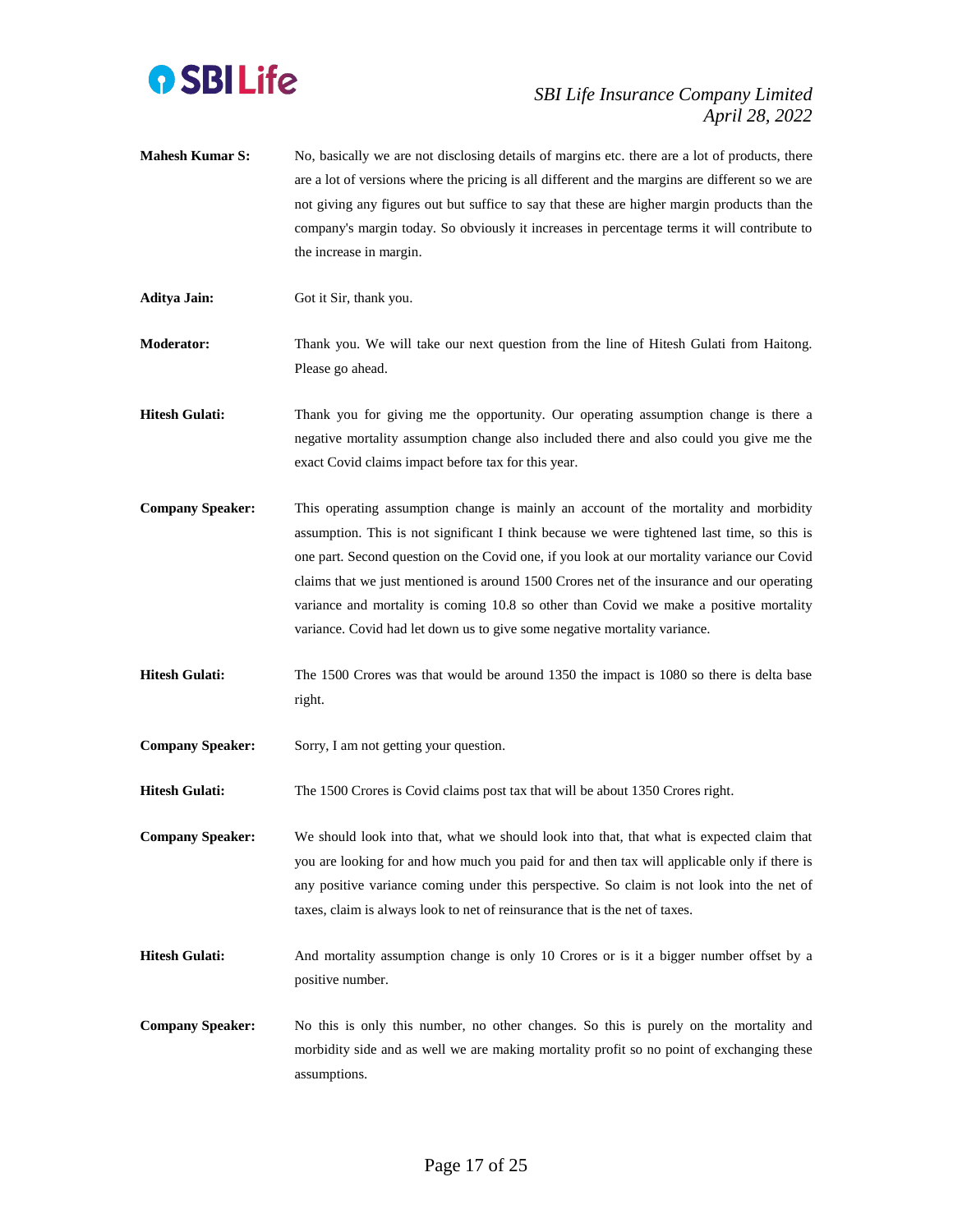

- **Hitesh Gulati:** Thank you that is it from me.
- **Moderator:** Thank you. Our next question is from the line of Abhishek Saraf from Jefferies. Please go ahead.
- Abhishek Saraf: Hi! Thanks for the opportunity, most of my questions have been answered sir. Just one follow-up on ULIP side so one of our peers had mentioned that in ULIP there is some changes happening in terms of the products that are being demanded so more till towards debt ULIP rather than equity given in the volatility in the market. So are we also witnessing that kind of change in customer behavior?
- **Mahesh Kumar S:** We have not seen any drastic changes there, however in the past also when markets have been down or have been too volatile or something customers have opted to switch to more debt than more equity. So that kind of thing we also expect that can happen if there is a sudden drop in the market or something like that if sudden changes are there similarly when markets are going up there is a demand for equity also. So that is there but we have not seen any significant shift right now.
- **Abhishek Saraf:** Just on that, so if you can help me understand this what could be the margin difference between a standard debt heavy ULIP versus the equity heavy ULIP.
- **Mahesh Kumar S:** Very difficult we may have those figures somewhere but I do not think we want to share those.
- Abhishek Saraf: And lastly on a non-par guarantee so given that yield curve is kind of flattening so can you help us understand the spread that we would be locking in, in the current product versus the earlier products given that we have also had repricing for our customers.
- **Company Speaker:** Just to tell you currently we are still able to get FRA rates which are better than what we have budgeted when we are trying the product if that changes we will reprice the product.
- **Abhishek Saraf:** Then is it fair to assume that the spread would have been largely been maintained.

**Company Speaker:** Yes.

**Abhishek Saraf:** Sure, thanks a lot. If I can squeeze in last question, I was just asking that on the impact of LIC changing the way it does business and being aggressive on the non-par guarantee side and also kind of pushing other products which it had not been present in be it ULIP or the protection and so are we kind of witnessing any of these at the ground level is the competition changing.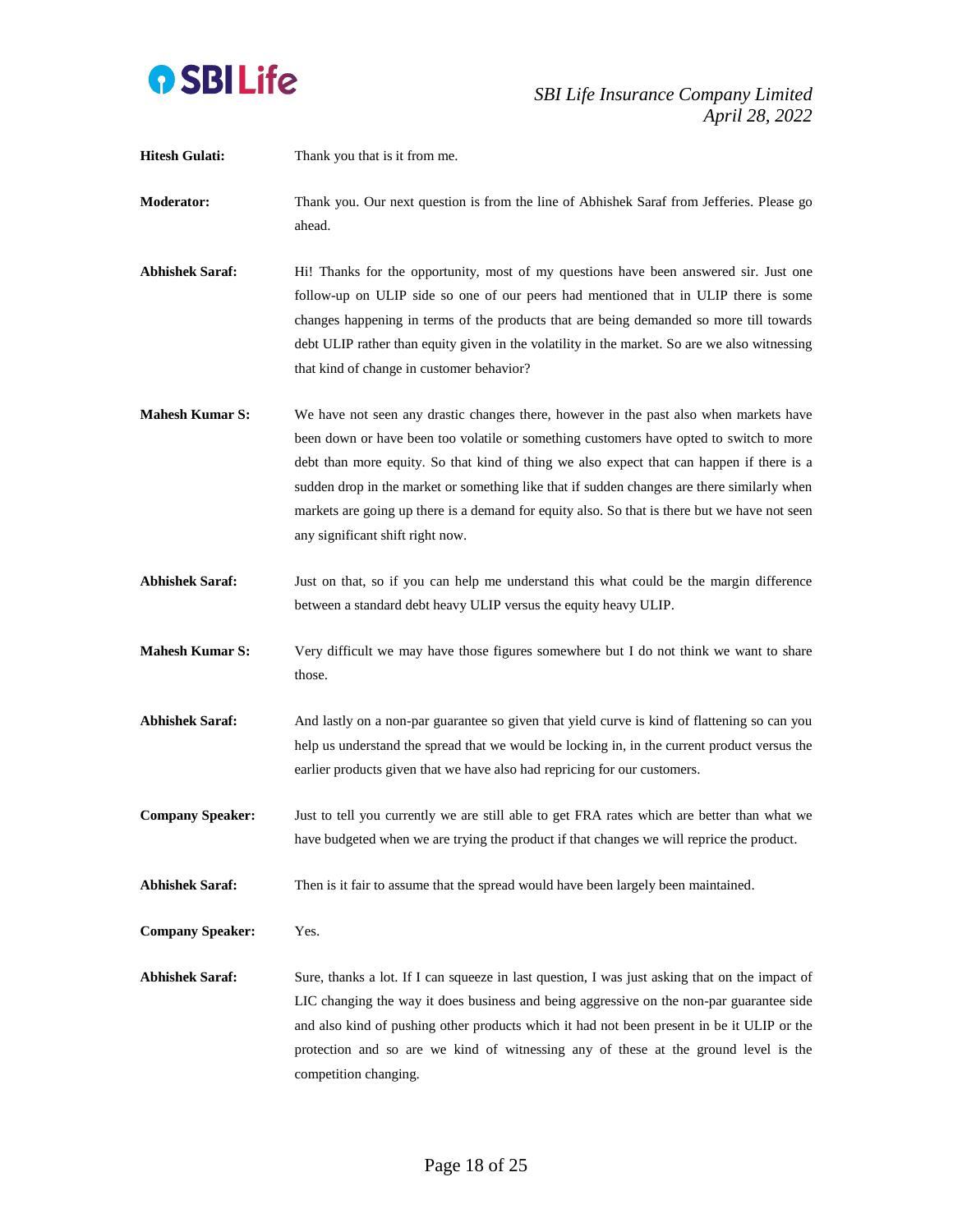

**Mahesh Kumar S:** We have a huge distribution network which is not dependent on LIC doing well or otherwise. So we have the banks with us, we have SBI, we have many other banks, almost 75 banks of various sizes we have, and apart from that we have 146000 plus agents and then we have many other partners, brokers, corporate partners. So given the distribution strength I do not think we are looking at any other player getting more or becoming more aggressive or anything because we have our strengths we have our good products and we have been able to grow year-after-year even in the pandemic even in bad situations so I do not think that we are worried about that or that it is going to affect our business.

**Abhishek Saraf:** Sure that is very helpful thanks a lot that will be all from my side.

**Moderator:** Thank you. Our next question is from the line of Dhaval Gada from DSP. Please go ahead.

- **Dhaval Gada:** Hi! Sir, thanks for the opportunity. I had two questions. If you look at the difference between the EV on statutory tax rate and effective tax rate in FY2021 that was close to 3000 Crores if you look at that same number in 1H 2022 that was 3200 Crores I understand that you have given an explanation for 1220 Crores on the operating variance others and then within that there is also one more adjustment of 116 Crores. So if I add that it adds to about 13 36 Crores. I am just not able to reconcile the balance what are the adjustments because the residual number is quite material. So if you could just break down what are the major buffer or provision that you have created to reconcile the number. That is the first question.
- **Company Speaker:** Let me try to respond this question and the way that you are looking for. One is that we should not look into the September number for effective tax perspective because the tax will look into the entire year and longer-term perspective. Now as we mentioned that, that we are looking in the current number that we have disclosed and we are going to disclose this way in future as well. We have looked in our current financial tax position we also projected out this and based on that we do the modeling there are other elements because as I mentioned we have done the comprehensive view and some of the models so there will be some offsetting impact to our guides and unfortunately we are not having that exact numbers of tax because we have done only for the changes in the tax we do that if you have anything we can take offline as well, but as of now since we have done several other changes in the model along with the tax predominantly in tax we are not having that number separately. If you have done only the taxes is easier for me to give that number to you. So that will be not comparable.

**Dhaval Gada:** If you could just qualitatively help us understand what are the areas where major changes have been made that would also give comfort in terms of where the residual amount has gone because even if I look at FY2021 the difference between the two methods was 3000 Crores and that is the reason. So I am not looking at September 2021, September number but just the March number last year.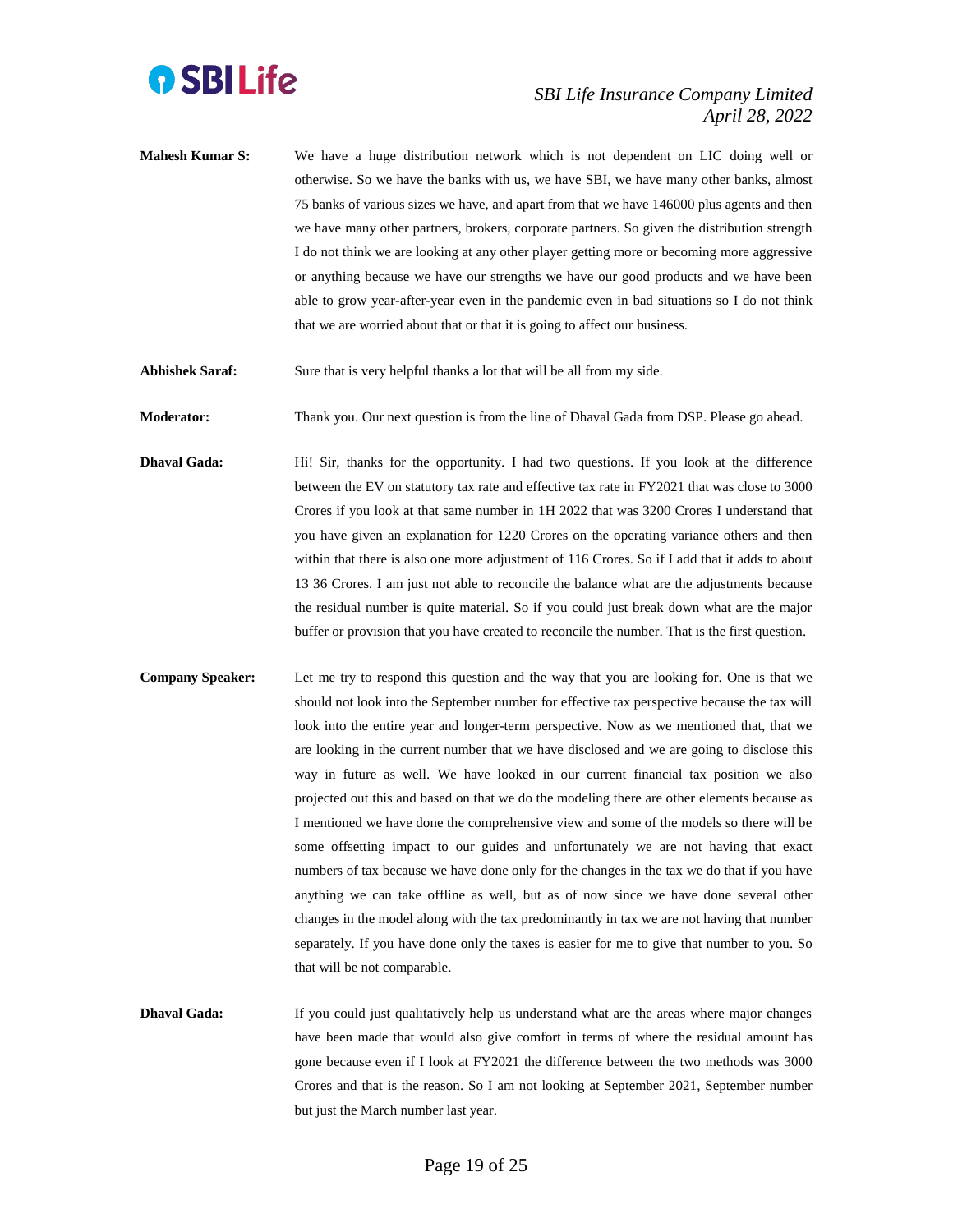

**Company Speaker:** Can we take this offline if you do that because we do not have that number we can take it offline.

**Dhaval Gada:** Okay we will do that and the second question is on the mortality side so the 1080 Crores if you could just help us understand so at the start of the year in 1Q we had created about 445 Crores of extra reserve on top of our March number in terms of mortality reserve for COVID and in September I think we were comfortable with the level of reserve December also we were comfortable so this 1080 should I understand that this was largely created at the end of the year to sort of see the past experience as well as what we are likely to see in future. So just trying to understand the initial sort of guidance around 445 to 1080 how the reconciliation is so that is the second question.

**Company Speaker:** No let me explain this, this 1080 is the actual claim that I have been paid over and above the provision that we made at the beginning of the year, if you remember the beginning of the year we make a provision for 183 Crores and our Covid claim received was 1500 something net of the insurance so this is the shortfall coming from that perspective and on top of we make some normal mortality profit so that is the number is. This number is not about the provision that we have carry forward for the future.

**Dhaval Gada:** Okay fine Sir, thanks and all the best.

**Moderator:** Thank you. Our next question is from the line of Avinash Singh from Emkay Global. Please go ahead.

- **Avinash Singh:** Can we have the slide #32 walk from 364 to 396 now 364 plus 37 and plus 27 these are like unwind and VNB that is very, very clear number. Now from 428 to 396. This 32 billion out of that again around 7 billion as per the economic variance and all 25 billion number has to come from operating variance and now because it is not assumption tendency or variance so this has to be explained and there is of course a big hole and that to basically variance means what you experienced was different than your assumption in the previous year. So that is a big number so what is this, I mean, this is not sort of adding up.
- **Company Speaker:** I think, we have explained this quite a few times in this discussion. In detail that I mentioned that all other if you look at the side #32 we explain other variance that is the reason we put this method change and other changes all together is 12.2 Crores. So there is some other offsetting impact on that perspective. So that is why we are able to reconcile that number if required we can take this question offline we do not have that each and every state level number available that we can tell you.

**Avinash Singh:** No suggestions but it is variance just like a one year experience versus that assumption and it is a big number so I mean you have put in a mortality you have put in a smaller number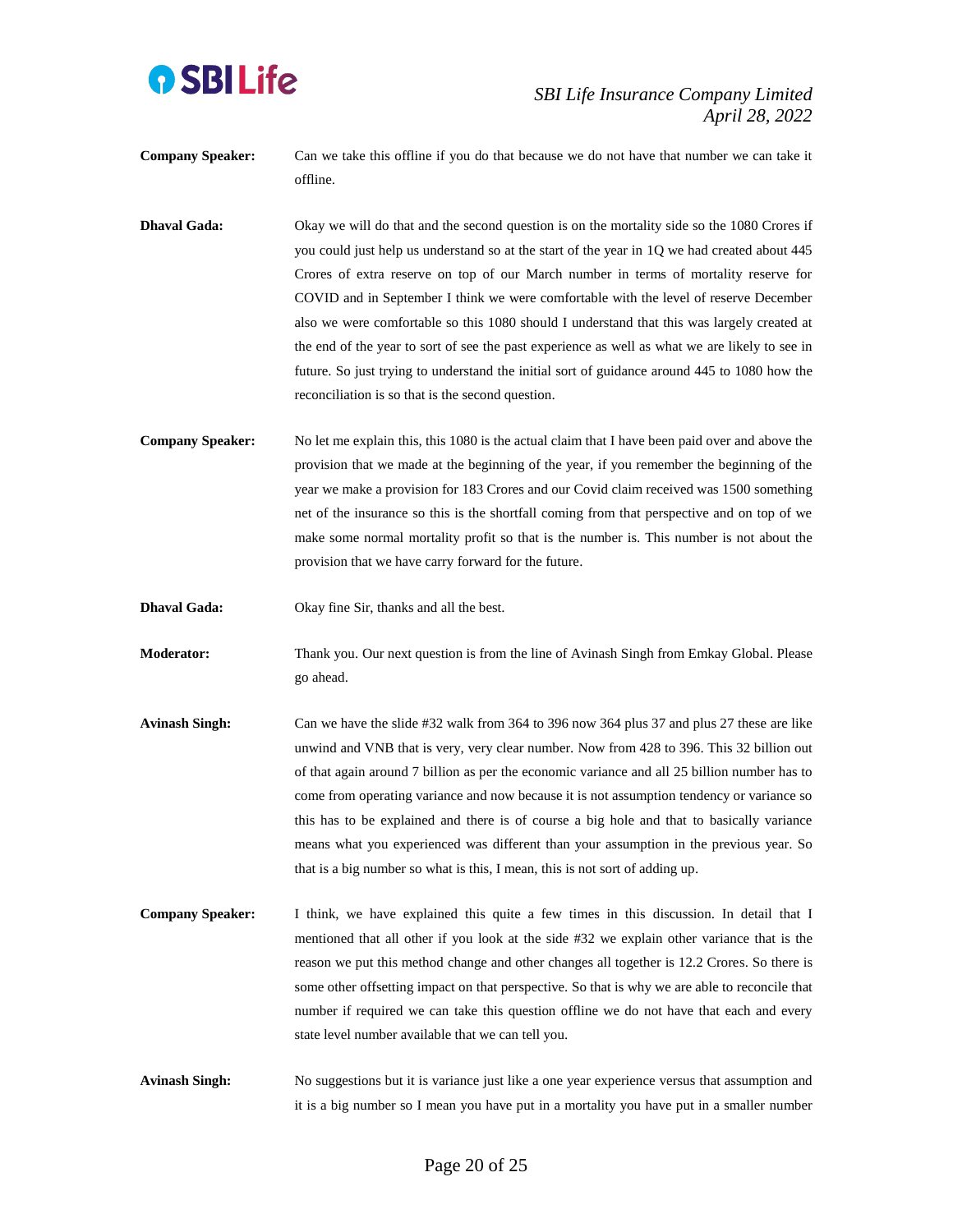

but this bigger number is not adding up so I mean how to sort of go about it I mean 364 to 396 is what walk though I am ask before.

- **Company Speaker:** See when we are making any change in the taxation or any other methodology. The methodology impact is not only for one year it will be for the future here as well so if I look into the impact of any changes because when you project your future profit and even the tax or any other value you apply you take the apply for each future here and discount it back. So point I am trying to make is this impact is not only for one year that this is happening. I am not sure whether I able to convey is that a questions you can take offline on that perspective, I will be more than happy to explain to you.
- **Moderator:** Thank you. Our next question is from the line of Nischint Chawathe from Kotak Securities. Please go ahead.
- **Nischint Chawathe:** I am just looking at slide #13 and this is on change in operating assumptions and economic assumptions, if you could kind of help us understand what does this on account.
- **Company Speaker:** If you see this globally the economy variance is purely the economic variance 0.9 is just a yield curve impact nothing else and other operating variance is 0.8% that we showed is 119 Crores this is predominantly the mortality and mobility assumptions.

Nischint Chawathe: Sure, got it. Thank you very much.

**Moderator:** Thank you. Our next question is from the line of Madhukar Ladha from Elara Capital. Please go ahead.

**Madhukar Ladha:** Hi! Thank you for taking my question. Can you give us some sense of your margins in different segments so let us say protection, non-linked, savings what could the broad sort of margins you look at.

**Mahesh Kumar S:** So we have not been actually we are not disclosing the margins in absolute number terms we can say that term protection has got the highest margin and then term with return of premium and non-par guaranteed and then ULIP so that that would be the way to look at it.

- **Madhukar Ladha:** And can I get some sense on what are the linked margins now. So in the linked business how different would we be from the company average.
- **Mahesh Kumar S:** Yes, so linked, I think it will be around 15%.
- **Madhukar Ladha:** And I do not know whether this was asked earlier, but it seems in Q4 the growth is slowing down.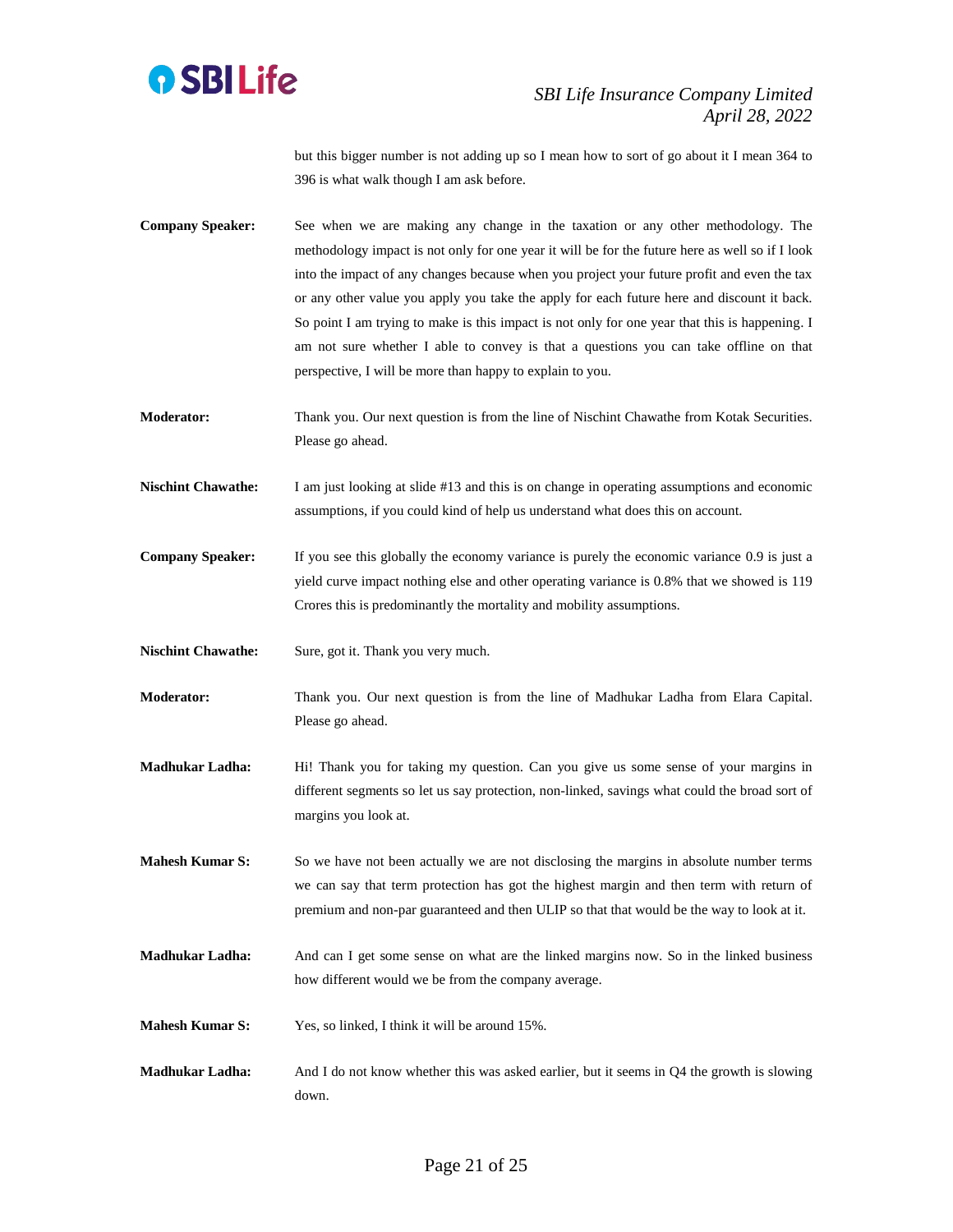

- **Mahesh Kumar S:** Yes, I have already explained Q4 growth especially January, February was affected because January there were some severe lockdowns in some places and that did affect the business and then February also it did not really bounce back but we did almost what we did last year and then in March we again started seeing the growing trend.
- **Madhukar Ladha:** And what do you think now we are at a pretty high base so looking into FY2023, FY2024 what sort of growth do you think we can aim for or you think the growth will weigh down.
- **Mahesh Kumar S:** We are targeting numbers which we have done before so similar numbers we are targeting this year also base effect yes, I know that there could be a base effect normally but then with the potential that is available we are targeting for the kind of growth that we have witnessed in this year. So that is the way that we are going to go.
- **Madhukar Ladha:** And last question for you. If you increased the return on the guaranteed product sometime in August you mentioned and again obviously interest rates have gone up so the margins are getting better what drove that decision do you think it is competitive intensity that competitors have started passing that on is that what is driving us also to do that and are we seeing that sort of behavior again play out right now.
- **Mahesh Kumar S:** No, see when the rates of interest go up in the market obviously the expectations will also go up. So we have to keep a fine balance between making margins for ourselves and also giving the customer good product. Now whether that is driven by competition or not is a move point so what happens is everybody is driven by the same considerations. So if there is an increase in the interest rates in the market and you do not reprice then obviously your product is not going to be very attractive. The second thing is that we are banking on volumes. Now if you will see that our growth has been huge so we have had 26% growth last year in APE so 26% growth means that with a constant margin also I keep making more and more money for the stakeholders.
- **Madhukar Ladha:** Got it that is it from my side and thank you.

**Moderator:** Thank you. Our next question is from the line of Manish Gupta from Solidarity. Please go ahead.

**Manish Gupta:** What I wanted to understand is that on a long-term basis there is so many accounting adjustments that for a lay person it is difficult to understand the economics of this business. So when we look at banking we will say banking is like a 15% to 18% ROE kind of business how do we think about on a normalized product mix basis what is the ROE of Life Insurance.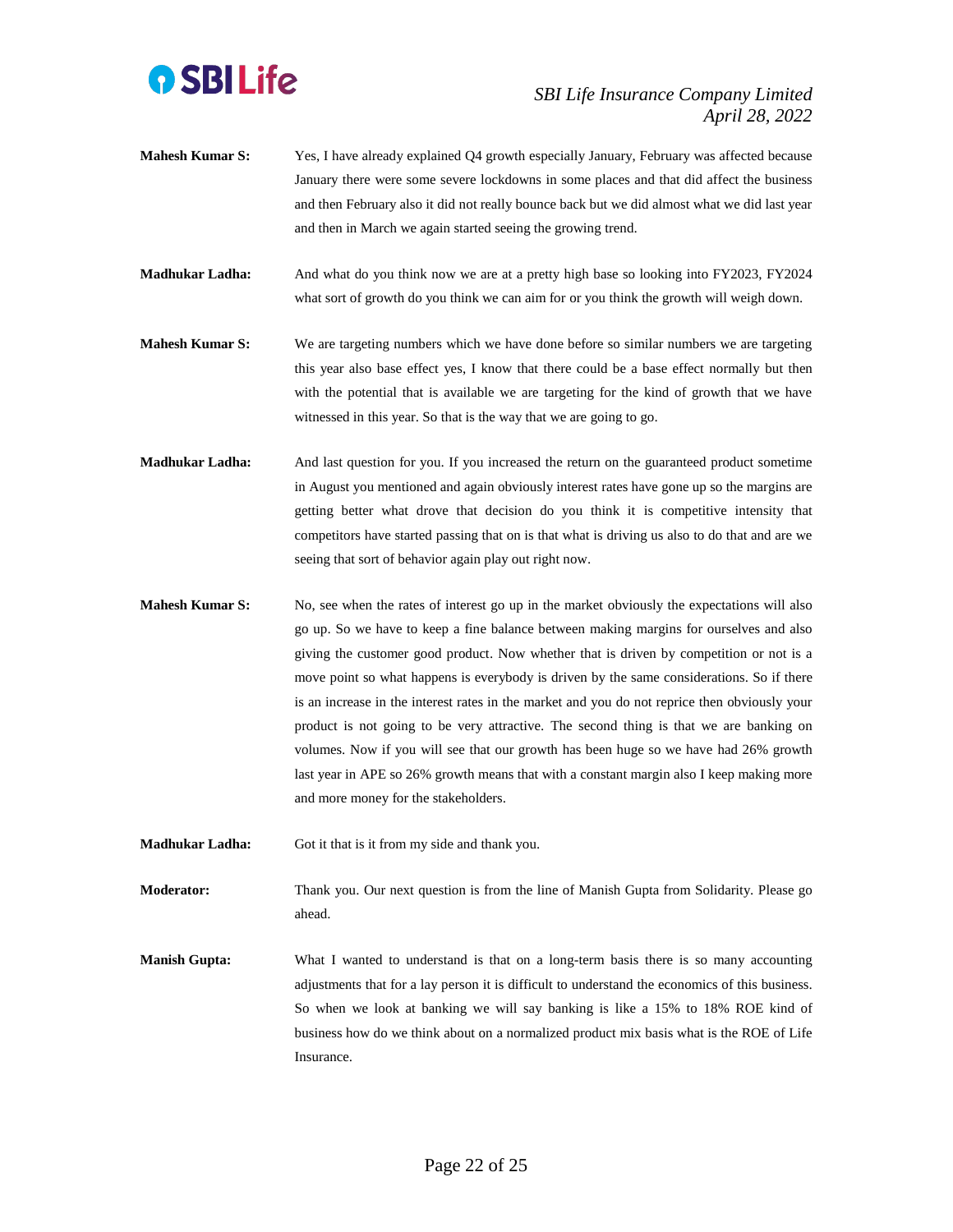

- **Mahesh Kumar S:** See let me tell you it is not a very simple question to answer because different companies have got different products that they sell suppose I was a company selling only term life insurance I may have a much higher return and if I were a company selling only ULIP I may have a different return which may be lower and the product mix is generally dynamic the margins of products also change so today what the margin is that I am receiving on a par product may not be what I get tomorrow so every quarter I will have to look at that so it is not very easy to say life insurance as such so every year we take targets and we may take these targets based on our business expectations so what we do is we first start with what is the demand that we are seeing for various products and then what are our competitive strengths in those products and then we decide that this is the amount that we will be able to sell and then once we budget for that after that we work back and get all these things your ROA, ROE and all those things come out of our business assumptions. So every time it is going to change, it is not that if I make business assumptions in March I am going to stick on to that hang on to that for June quarter or for the next quarter September quarter or December quarter because I will keep analyzing so it is not very easy to say that so I will not venture into that it is very dynamic.
- **Manish Gupta:** Sir I am sorry I did not understand you. My question is that let us assume that you are only selling term protection it is a hypothetical scenario but if you are only selling term protection over say the next five to ten years what would have been the return on equity of a well-run life insurance company that is only selling term protection.
- **Company Speaker:** No, so this is a slightly hypothetical question. So let me go one-by-one. So first thing I want to tell you is that unlike some of the other financial services business I know that our AUM has gone up from 10000 Crores or policy holder liability whichever way you want to look. Two almost 265000 Crore without single rupee of dilution of equity. So our only equity dilution has come from ESOP so completely internally funded growth which is not true for a banking or NBFC so now when you do not cannot compare it on that very first basis because if you see when we have been growing fairly well across the years AUM growth will be 18%, 20% every year when you take a 10-year CAGR. Now our accounting because it is a long-term product and you have to have that new business strain there are some challenges around how you look at it so once the new business strain eases and our growth comes down to tape it I do not know when that will happen 5, 10, 15 years down the line 5% type of it then the accounting profit that you will see will be very similar based on yearon-year number because of the books I would not expect if it is a well-run company why should we make less money than other financial services business.

**Manish Gupta:** My second question is that if one has to again very as a broad thumb rule assume that the accounting policy was such that one could amortize the customer acquisition cost through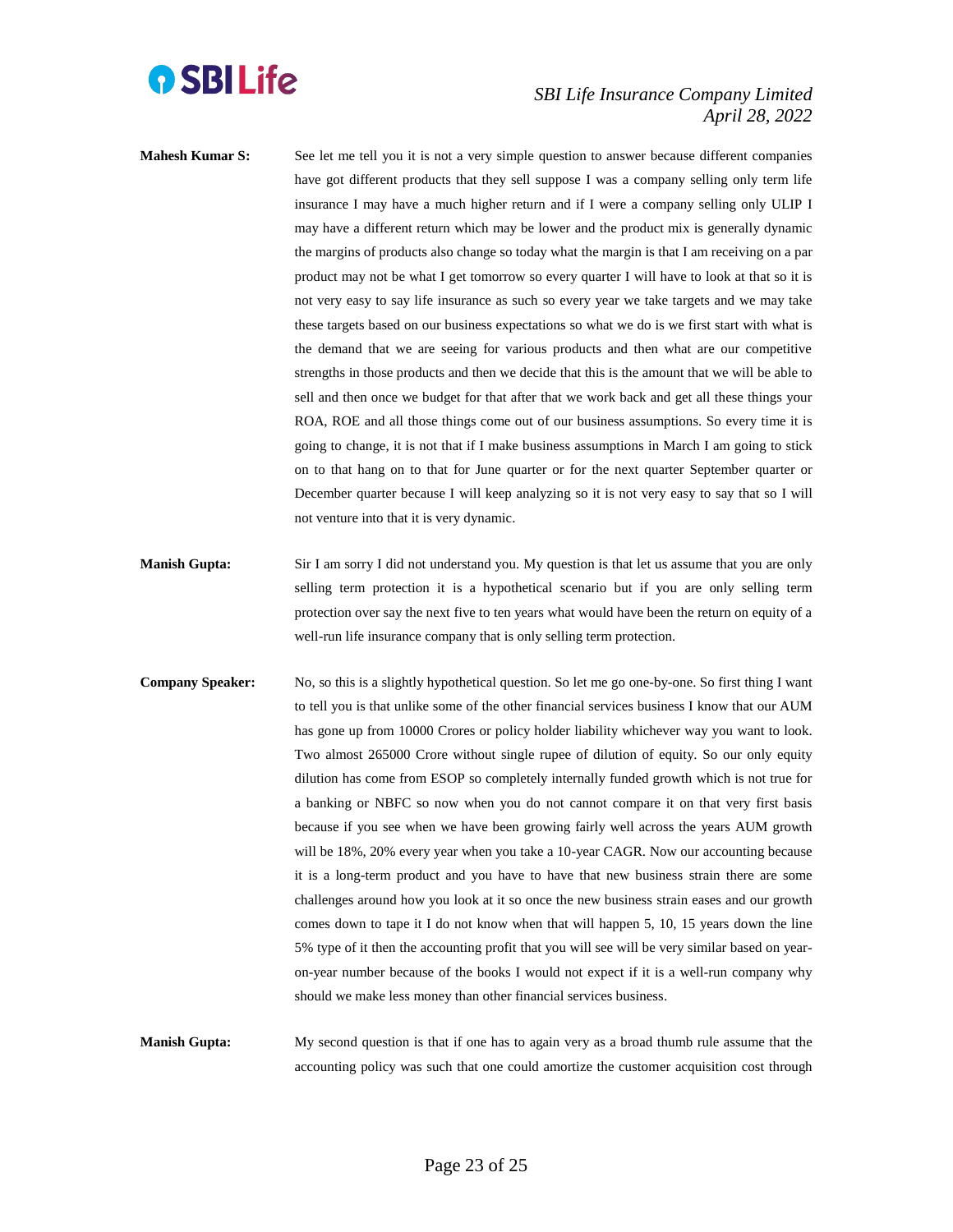

the life of the policy rather than the first year new business strain then how much would say your reported PAT roughly increased.

**Company Speaker:** This hypothetical question I think this is not allowed in India as well but in term of the amortizing your acquisition expenses as per the Indian regulatory and accounting environment we have to do this so we have never done that, that approach in India to see that why do you have to require and do that. So there are two things not only acquisition equation of amortization but that margin for adverse deviation also has to be kept. So there are two factors which depress the profit when you are doing accounting that number would be significantly higher than the accounting number that you are seeing 1500 Crores of profit that we have declared that you can be quite, and now to say that our net worth is 11000, 12000 Crores and if our profit is whatever I will not give you a number if some number higher than 1500 then you can do your own ROE calculation.

**Moderator:** Thank you. Our next question is from the line of Rohan Advant from Multi-Act. Please go ahead.

- **Rohan Advant:** Thanks for the opportunity. If you look at our APE mix Q4 FY2021 versus Q4 FY2022 our ULIP share has gone down from 70 to 63 individual non-par has gone up from 8 to 15 and protection group plus individual has gone up from 6 to 9. So we have had a very favorable product mix from a margin perspective even then margins have gone down from 27.7 to 26.9 using effective tax rate for both years. So could you explain what has happened here and was there any one-off possibly in the base quarter of Q4 FY2021 because those margins seem very high and those were possibly not comparable to the natural trend that we have. So can you just throw some more light on this because in a context of a very favorable product mix from a margin perspective our margins seem to have dropped.
- **Mahesh Kumar S:** So our APE has gone down like I said one of the factors is that the APE has gone down quarter-to-quarter if you see by 4% so that is one of the reasons there. The other thing like I said the repricing of the non-par product also so that was one of the things which even though the non-par percentage went up because we had repriced it looking to the increases in rates that we were anticipating and the interest rate has behaved exactly like that and so as a result of those I think all these factors have gone into this being flat.
- **Rohan Advant:** Sir and going forward do you expect our absolute VNB growth to track APE growth or there should be some margin expansion kicker in the future.
- **Mahesh Kumar S:** See margin expansion will be there that is what we feel I cannot predict what will happen exactly but then we feel that margin will go up because right now like we say last time also when we changed the pricing in august before that we had a very healthy margin on that and that is why we thought that looking at the market and the way the interest rates were